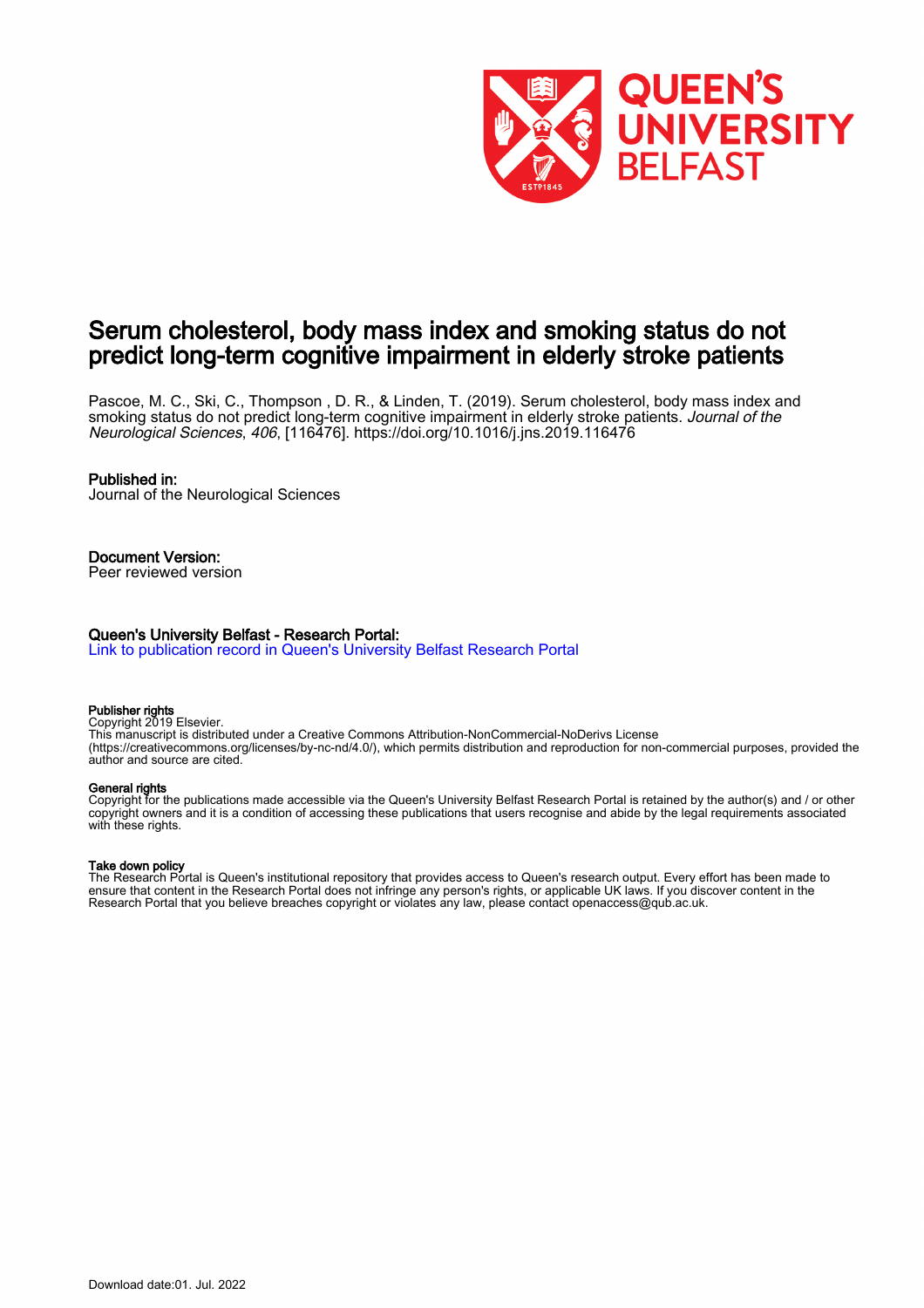| $\mathbf{1}$<br>$\overline{c}$ | Title: Serum cholesterol, body mass index and smoking status do not predict long-term cognitive<br>impairment in stroke elderly patients                                                                                     |
|--------------------------------|------------------------------------------------------------------------------------------------------------------------------------------------------------------------------------------------------------------------------|
| 3<br>$\overline{4}$            | <b>Running title:</b> Stroke, Cardiovascular Factors and Cognition                                                                                                                                                           |
| 5                              |                                                                                                                                                                                                                              |
| 6                              | *Michaela C. Pascoe <sup>1,2</sup>                                                                                                                                                                                           |
| $\overline{7}$                 | Chantal F. Ski <sup>3,4,5</sup>                                                                                                                                                                                              |
| 8                              | David R. Thompson <sup>4,5</sup>                                                                                                                                                                                             |
| 9<br>10                        | Thomas Linden <sup>6,7,8</sup>                                                                                                                                                                                               |
| 11                             | <sup>1</sup> Institute of Sport, Exercise and Active Living, Victoria University, Melbourne, Australia                                                                                                                       |
| 12                             | <sup>2</sup> Department of Cancer Experiences, Peter MacCallum Cancer Centre, Melbourne, Australia                                                                                                                           |
| 13                             | <sup>3</sup> Mental Health Service, St. Vincent's Hospital, Melbourne, Australia                                                                                                                                             |
| 14                             | <sup>4</sup> Department of Psychiatry, University of Melbourne, Melbourne, Australia                                                                                                                                         |
| 15                             | <sup>5</sup> School of Nursing and Midwifery, Queen's University, Belfast, United Kingdom                                                                                                                                    |
| 16<br>17                       | <sup>6</sup> Institute of Neuroscience and Physiology, Sahlgrenska Academy, University of Gothenburg,<br>Sweden                                                                                                              |
| 18<br>19                       | <sup>7</sup> Florey Institute of Neuroscience and Mental Health, Melbourne, VIC, Australia                                                                                                                                   |
| 20<br>21                       | <sup>8</sup> Hunter Medical Research Institute, Newcastle, NSW, Australia                                                                                                                                                    |
| 22                             |                                                                                                                                                                                                                              |
| 23<br>24<br>25<br>26           | <b>Corresponding author:</b> Michaela Pascoe, Institute for Health and Sport, Victoria University,<br>Melbourne VIC 3011, Australia. E: Michaela.pascoe@vu.edu.au<br>Key words: Cholesterol, Stroke, Cognition, Risk Factors |
| 27<br>28<br>29                 | Grant support: The study was funded by The Swedish Brain Foundation, The Foundation for<br>Neuroscience Research at Gothenburg University and The Per-Olof Ahl Foundation for<br>Cerebrovascular Research.                   |

- 30 **Data Availability:** Data can be made available upon request
- 31 **Acknowledgments:** Special thanks to Elisabeth Cid and Erica Torstensson at Sahlgrenska
- 32 University Hospital in Gothenburg for assistance with data collection. A small portion of the data
- 33 was presented in this paper was presented in a poster at EuroHeartCare 2017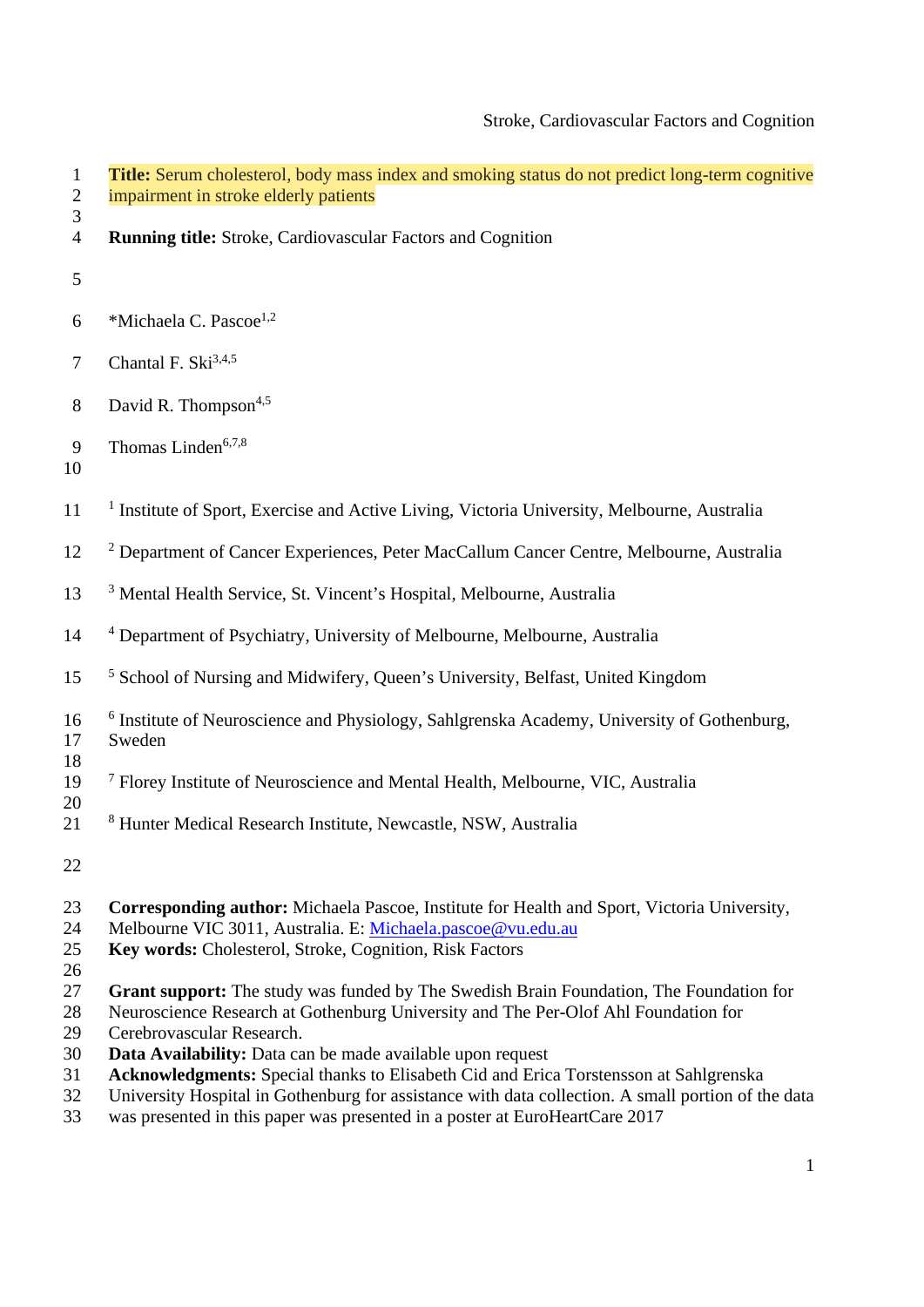### 34 **ABSTRACT**

35 **Objectives:** Older stroke survivors are at risk of long-term cognitive impairment, which is 36 associated with a number of modifiable and non-modifiable factors. We aimed to assess the 37 association between the modifiable risk factors, serum cholesterol, low density lipoprotein, high 38 density lipoprotein, serum triglycerides, body mass index (BMI) and smoking status on cognitive 39 function, while controlling for the non-modifiable factors, acute functional impairment, diabetes 40 status and age.

41 **Methods:** A cross-sectional study from a metropolitan University Hospital in Sweden involving 42 older adults (n=149). Assessments occurred at 20 months post-stroke, using the Mini Mental State 43 Examination and serum blood levels of cholesterol, low density lipoprotein, high density 44 lipoprotein and serum triglycerides,.

45 **Results:** Hierarchical linear regression showed that only acute functional impairment significantly 46 contributed to long-term cognitive impairment in stroke survivors. Only 12% of the sample 47 showed healthy cholesterol levels while the remaining patients showed borderline or high 48 cholesterol levels. In terms of BMI, only 2% of the sample were underweight, 38% were within 49 healthy range and 26% were overweight/obese. Only eight women and four men were smokers, 50 therefore our sample of smokers was likely too small to detect any differences between smokers 51 and non-smokers in regard to cognitive outcomes.

52 **Conclusion:** Serum cholesterol, low density lipoprotein, high density lipoprotein, serum 53 triglycerides, BMI or smoking status did not influence cognitive outcomes in older stroke 54 surviving individuals. These findings suggest that modification of these factors may not influence 55 cognitive outcomes in stroke-surviving individuals however should be interpreted as preliminary 56 given limitations in the current study.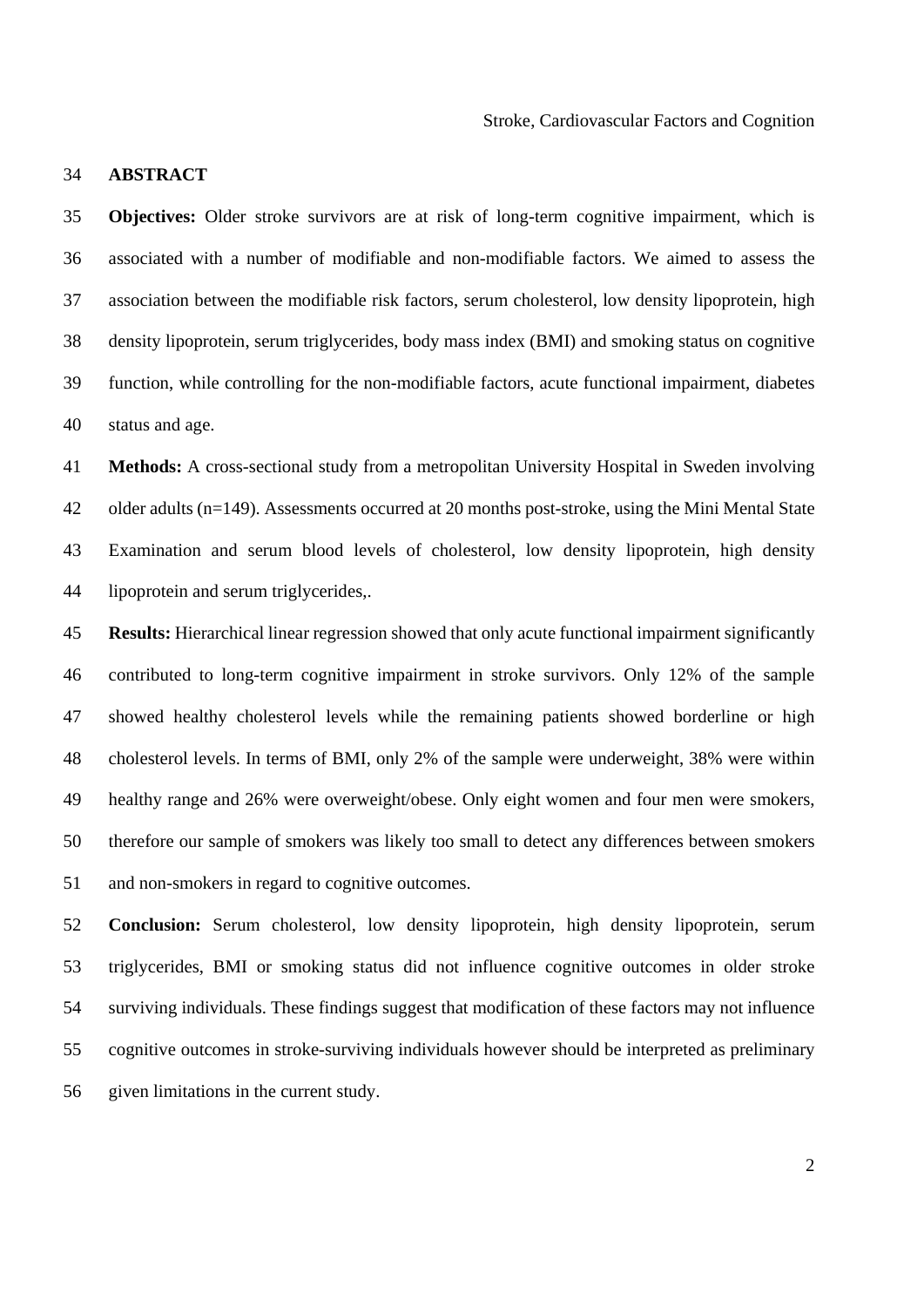### 57 **Introduction**

58 Ischemic stroke is a leading cause of death and disability worldwide, affecting 15 million people 59 every year<sup>1</sup>. The societal cost of stroke is  $\epsilon$ 27 billion annually in the European Union alone[1]. 60 Stroke results in long-term impairments in a range of abilities, such as cognitive capacity[2]. 61 Cognitive impairment affects over two thirds of stroke survivors, while dementia is present in one 62 third of stroke survivors[2]. Aside from the impact of cognitive impairment on quality of life, it is 63 associated with poorer recovery and functional capacity[3], including increased mortality[4]. In 64 order to achieve the best outcomes for stroke survivors, it is important to understand if modifiable 65 factors may mediate post stroke cognitive outcomes.

66 Many modifiable risk factors are associated with long term cognitive impairment following stroke, 67 including lifestyle factors such as diet, nutrition[5] and smoking status[6] which may provide 68 possible avenues to moderate the risk of long term cognitive impairment following ischemic 69 stroke.

70 In non-stroke affected populations, high density lipoprotein (HDL) is associated with better 71 cognitive function, including a lower prevalence of dementia, and less Alzheimer pathology[7]. 72 HDL cholesterol levels have been found to be significantly associated with cognitive function, as 73 measured using the Mini Mental State Examination (MMSE), in approximately 700 Dutch 74 individuals aged 85 years or older[8]. In a subsample of individuals who had previously 75 experienced stroke (n=56), both serum HDL cholesterol concentration and cognitive function 76 were lower, indicating that HDL cholesterol levels may be related to cognitive function 77 following stroke[8]. Further research demonstrates that levels of LDL cholesterol are positively 78 associated with an increased risk of dementia following stroke in 122 individuals aged 65 and 79 above from the United States[9].

3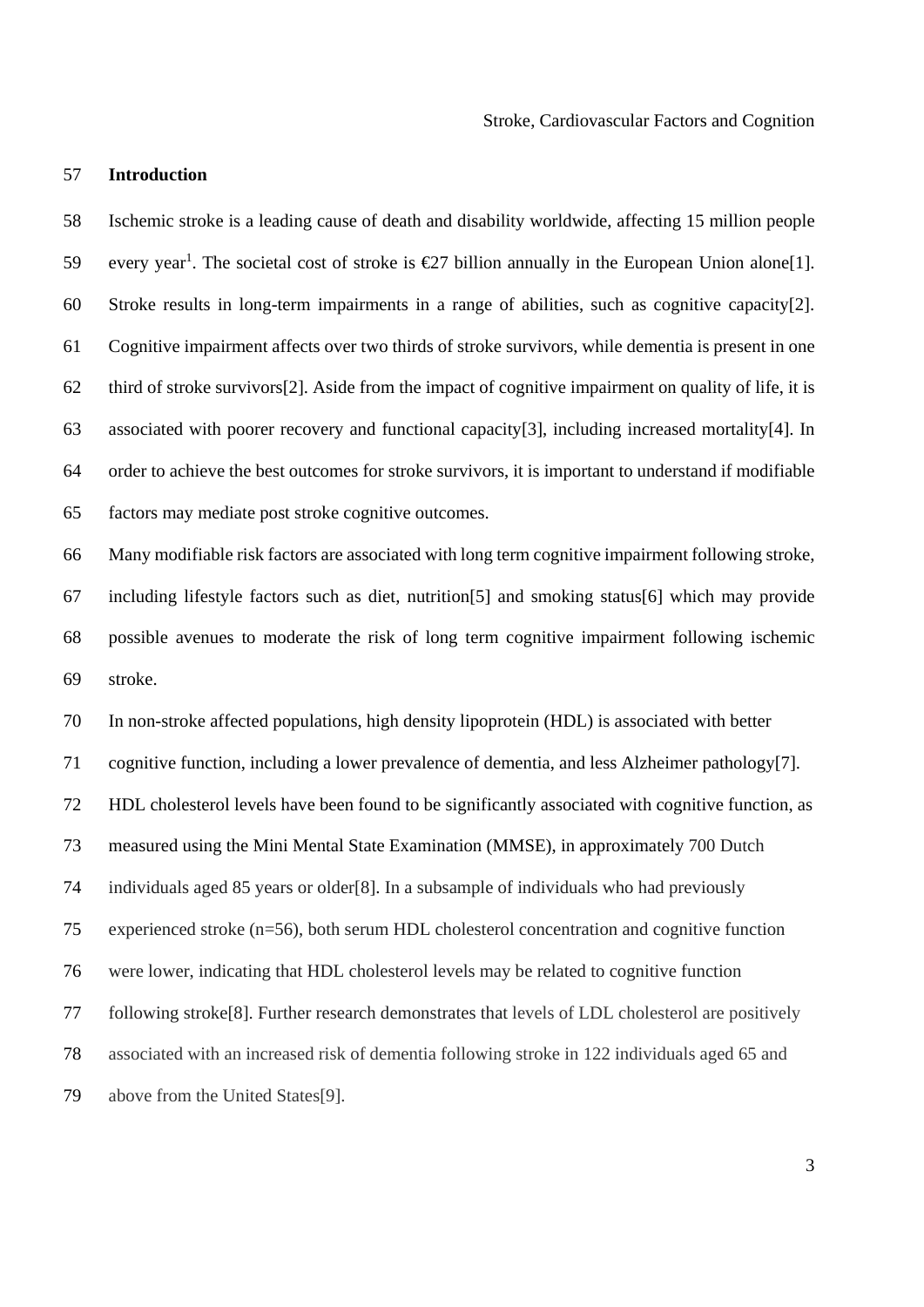| 80  | Body mass index (BMI) is also reported to influence cognitive function. In a sample of over                |
|-----|------------------------------------------------------------------------------------------------------------|
| 81  | 7,000 individuals form the United States, higher BMI in later life predicts a lower risk of                |
| 82  | dementia <sup>[10]</sup> . Accordingly, in another study of approximately 2800 community dwelling adults   |
| 83  | from the United States, underweight individuals (BMI <20) aged >65 years had an increased risk             |
| 84  | of developing dementia <sup>[11]</sup> . In both of these studies however, only a proportion of the sample |
| 85  | were stroke survivors (2% and unreported, respectively)[11, 12]. In stroke survivors specifically,         |
| 86  | dementia risk has been reported to be decreased in individuals with higher BMI, however this               |
| 87  | was seen in a small sample of 53 individuals [13], and therefore the association between post              |
| 88  | stroke cognitive outcomes and BMI is yet to be compressively explored.                                     |
| 89  | Cigarette smoking also appears to influence cognitive function. In approximately 1700 older                |
| 90  | German adults, cigarette smoking has been reported to be associated with poorer cognitive                  |
| 91  | function [14]. Similarly, in a longitudinal study of approximately 9,000 participants aged $>65$           |
| 92  | years, cognitive function was seen to decline more in smokers compared to non-smokers, as                  |
| 93  | measured using the MMSE[15].                                                                               |
| 94  | No study has been designed to measure the impact of the modifiable cardiovascular risk factors,            |
| 95  | cholesterol, low density lipoprotein, HDL, serum triglycerides, smoking and body mass index on             |
| 96  | cognition following stroke. In previous studies, only a proportion of the participating individuals        |
| 97  | were stroke survivors, the time since stroke was either variable or not reported [8, 9]. Given this        |
| 98  | these risk factors are modifiable, it is important to assess if they contribute to ongoing post stroke     |
| 99  | cognitive impairment. Therefore, in the current study we aimed to assess if cholesterol, BMI, and          |
| 100 | smoking status are associated with cognitive impairment long term after stroke onset, after                |
| 101 | controlling for non-modifiable factors known to influence long term cognitive outcome, following           |
| 102 | stroke <sup>[3]</sup> .                                                                                    |
|     |                                                                                                            |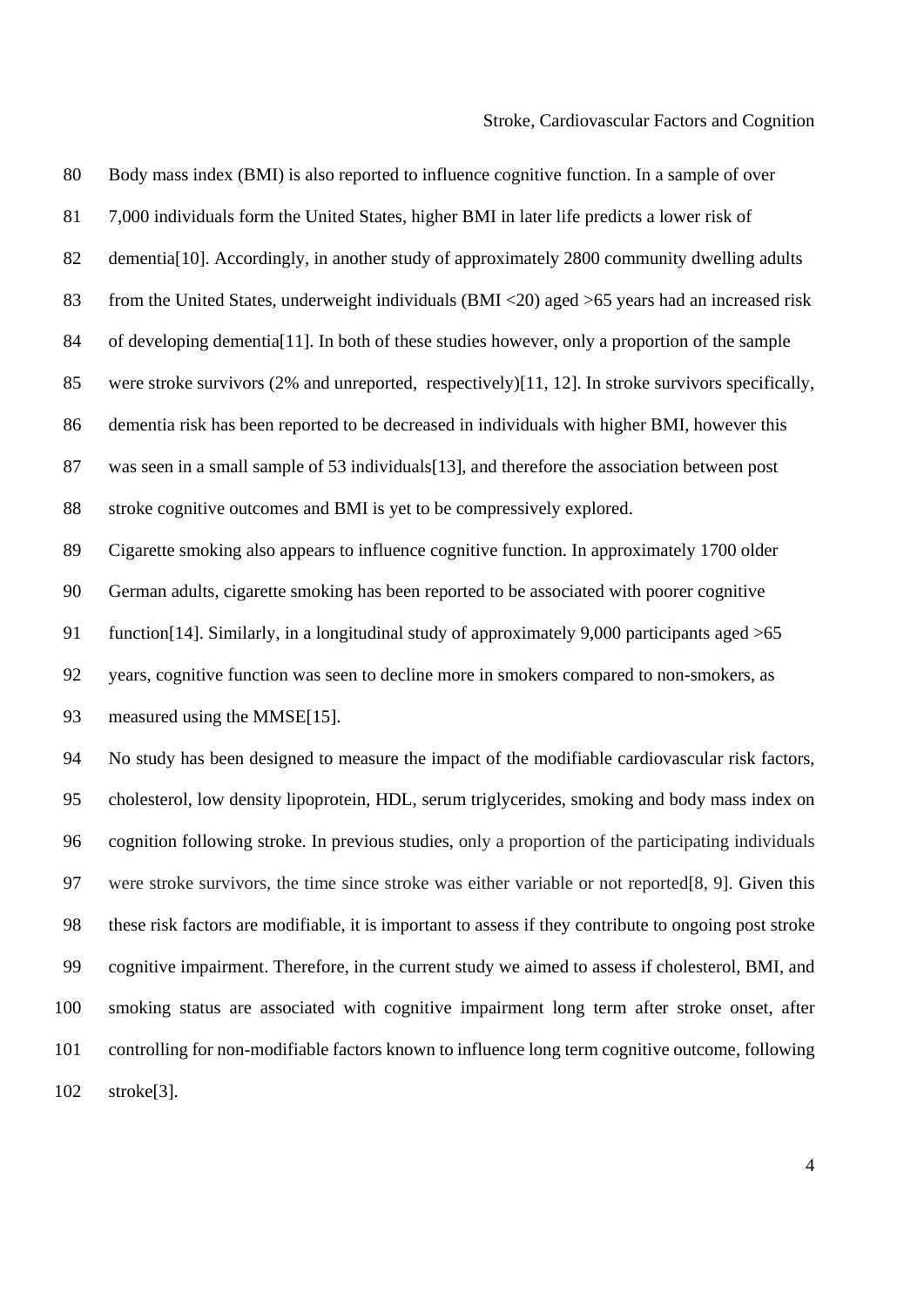## 103 **Methods**

## 104 **Participants**

105 Eligible individuals were patients admitted to a stroke unit or medical ward of a metropolitan 106 University Hospital in Gothenburg, Sweden between February 1, 1993, and May 17, 1994. While 107 this data was collected some time ago, the senior author of the current manuscript designed the 108 process and also investigated all patients, ensuring that all of the information was collected reliably 109 and consistently across patients. Eligible patients were aged 70 years or older with no upper age 110 limit, so as to counteract the fact that previous cohorts were biased towards being younger than 111 the typical stroke population. Patients were presenting with an acute cerebrovascular neurological 112 deficit that was diagnosed by routine investigations by the physician on call and an acute computer 113 tomography (CT) scan. Exclusion criteria were coma, extracerebral or subarachnoid haemorrhage, 114 previous cerebral lesion requiring ongoing care, cerebral tumour, or a requirement for care for a 115 specific neurological disorder that cannot be handled in a medicine ward, symptoms for more than 116 7 days prior to admission, or residing in a nursing home at the time of admission. Patients were 117 only excluded if they were severely cognitively impaired or could not be placed in the stroke unit 118 or medical wards because they required particular facilities that precluded the randomization of 119 the patient to either ward. Thus patents were not excluded if co-morbidities were present, such as 120 diabetes, myocardial infarction, Parkinson's Disease or Multiple Sclerosis. Eligible patients were 121 assessed and included in the study at admission, at the emergency unit of the hospital. The study 122 was naturalistic and the patients received all components of the hospital's standard care including 123 any form of therapy addressing any speech/language/cognitive impairments exhibited post stroke.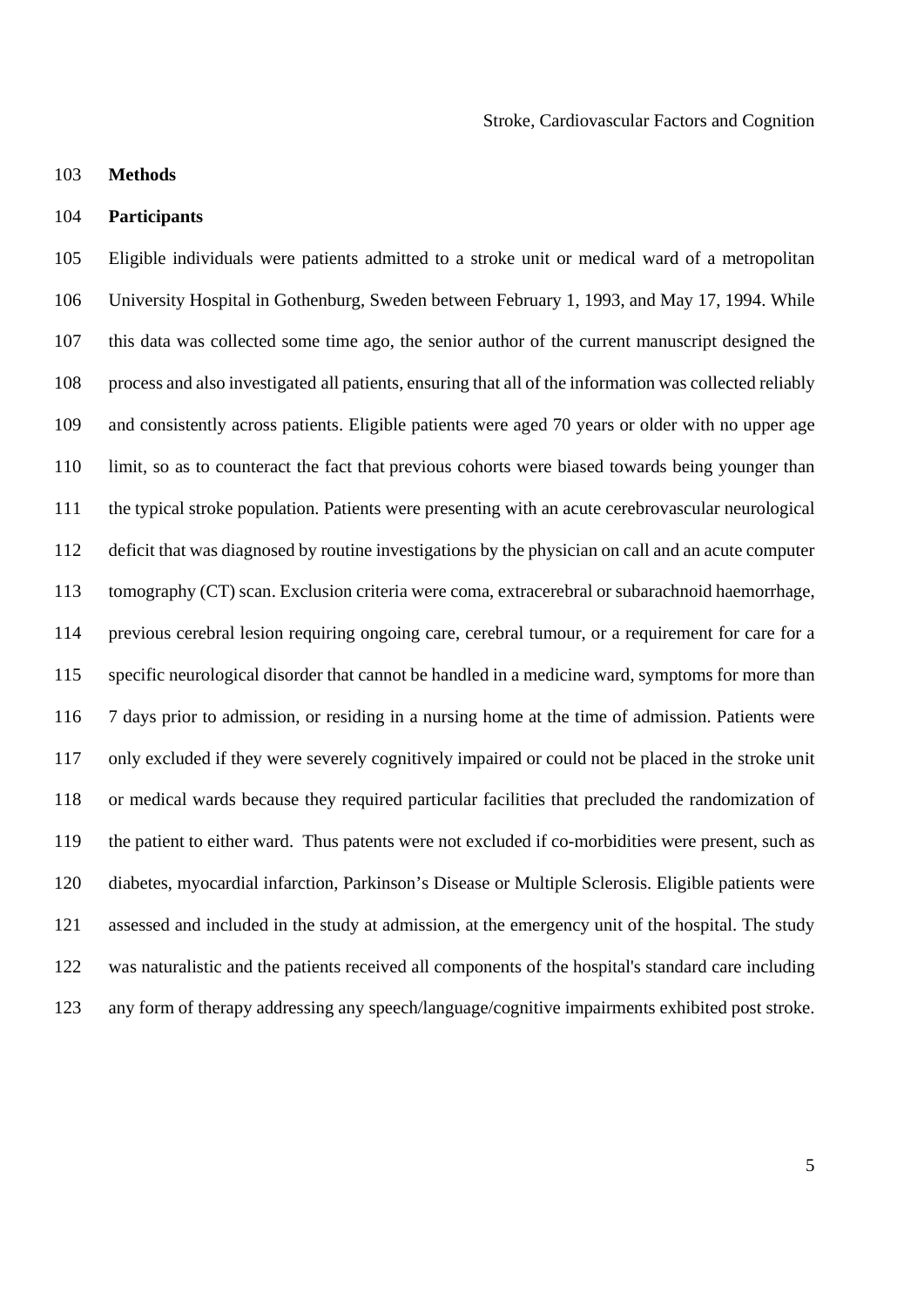Stroke, Cardiovascular Factors and Cognition

### 124 **Study protocol**

125 The protocol for the follow-up investigation has been detailed previously[2]. In brief, participating 126 individuals (*n*=149) were contacted initially by mail and later by telephone to arrange hospital 127 appointments. The patients were contacted by the primary investigator or a study nurse. In cases 128 when the participant was unable to visit the hospital (n=15, 10%), appointments were offered to 129 take place in patients' homes. All outcomes measured were collected at 20 months following 130 stroke, in order to assess the impact of the modifiable biomarkers on long-term cognitive outcomes 131 following stroke. Written and verbal information was provided to all individuals or their nearest 132 relative when relevant, prior to obtaining informed consent. Ethics approval was granted by The 133 Ethics Committee for Medical Research, at the University of Gothenburg.

# 134 **Biomarkers collection**

135 Table 1 shows the timeline for collection for data collection. Serum cholesterol, LDL, HDL, and 136 serum triglycerides were collected 20 months post-stroke from peripheral venous blood samples 137 during the hospital appointment. Other biomarkers were also collected at this time, including the 138 acute phase reactant C-reactive protein and the amino acid homocysteine that have been reported 139 elsewhere[16, 17]. Samples were collected into 5ml gel tubes, inverted >5 times, left to 140 coagulate, centrifuged (10 min) and assessed by photometry. Collection and analysis was 141 conducted in an accredited university hospital pathology laboratory, in in the patients' home 142 when necessary. The healthy range of human serum cholesterol is  $\leq 5$ mmol/L in adults[18]. 143 Individuals were classified as having healthy (<200 mg/dl), borderline (200-239 mg/dL) or high 144 cholesterol levels (>240 mg/dl).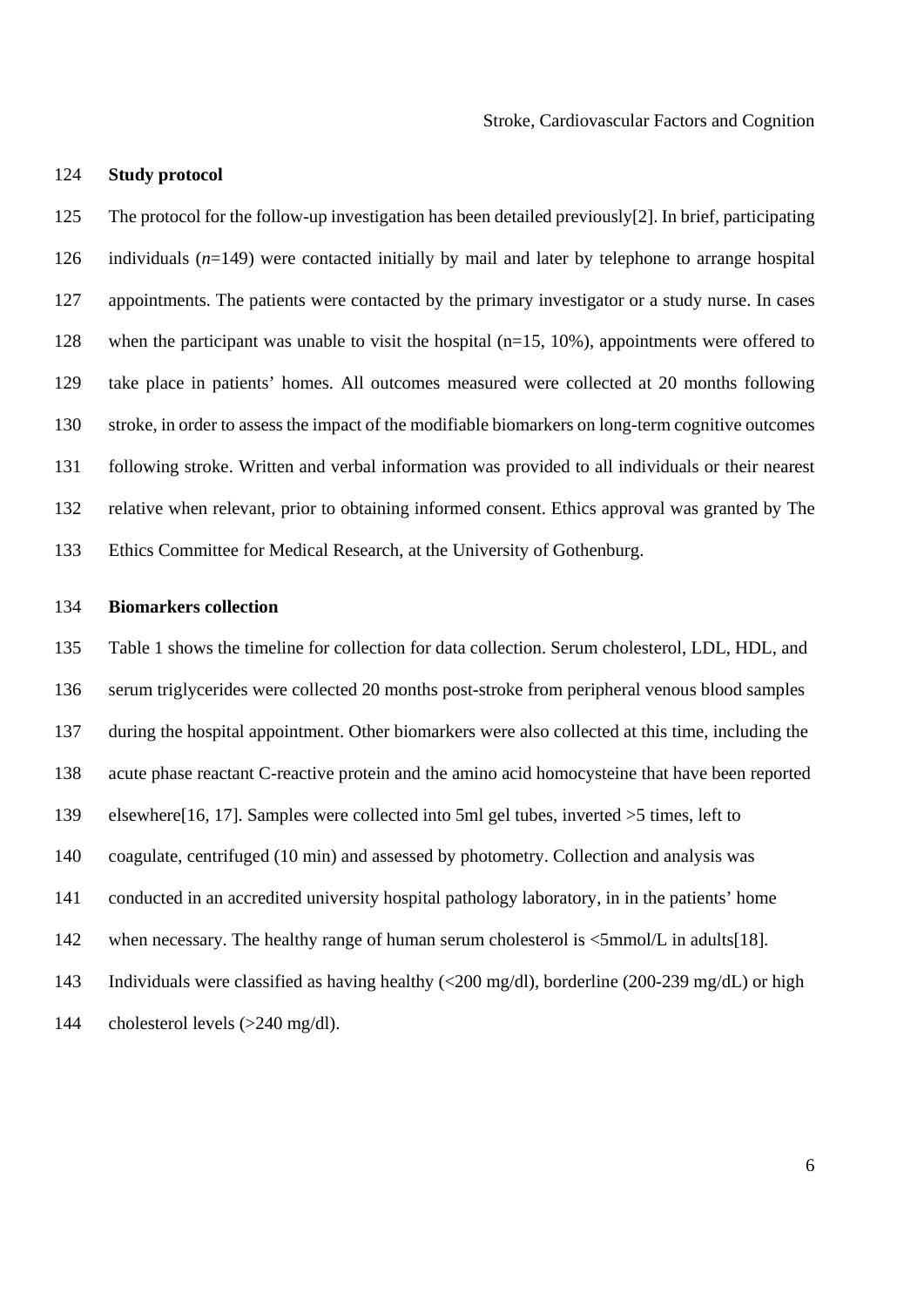#### 145 **Cognitive assessments**

146 Cognitive assessments were conducted by a neurologist/psychiatrist according to Mini Mental 147 State Examination (MMSE) at a single time point, 20 months post stroke, selected to reflect 148 cognitive impairments at long term following stroke onset. To ensure the screening tool was 149 consistently administered in the same manner, the same person evaluated all the patients. Before 150 commencing, co-assessments and calibrations were done with researchers who were experienced 151 with the method. Diagnoses were reviewed in a three-physician conference. MMSE scores are 152 compiled based on information obtained from eight criteria: orientation to time and place; 153 registration; attention and calculation; recall; language; repetition; and complex commands. 154 Individuals are given a score for each of these measures that is compiled into an overall cognition 155 score out of 30, with lower scores indicating greater cognitive impairment. A score of 25-30 is 156 considered normal cognition; 21-24 is considered mild cognitive impairment, 10-20 is considered 157 moderate cognitive impairment and <10 is considered severe cognitive impairment[19]. The 158 neurologist/psychiatrist conducting the assessment was unaware of the type, size and location of 159 the index stroke throughout the diagnostic and assessment procedure.

#### 160 **Acute functional impairment assessment**

161 Functional impairment was assessed as either improved or unchanged using the Barthel Index at 162 3 days following stroke. The Barthel Index consists of 10 items that measure a person's daily 163 functioning as assessed by the ability to perform activities, including feeding, bathing, grooming, 164 dressing, bowel movements, bladder movements, toilet use, transfers from one location to another, 165 mobility, and stair walking, with lower scores indicating higher disability and higher scores 166 indicating less disability[20].

### 167 **Body mass index (BMI)**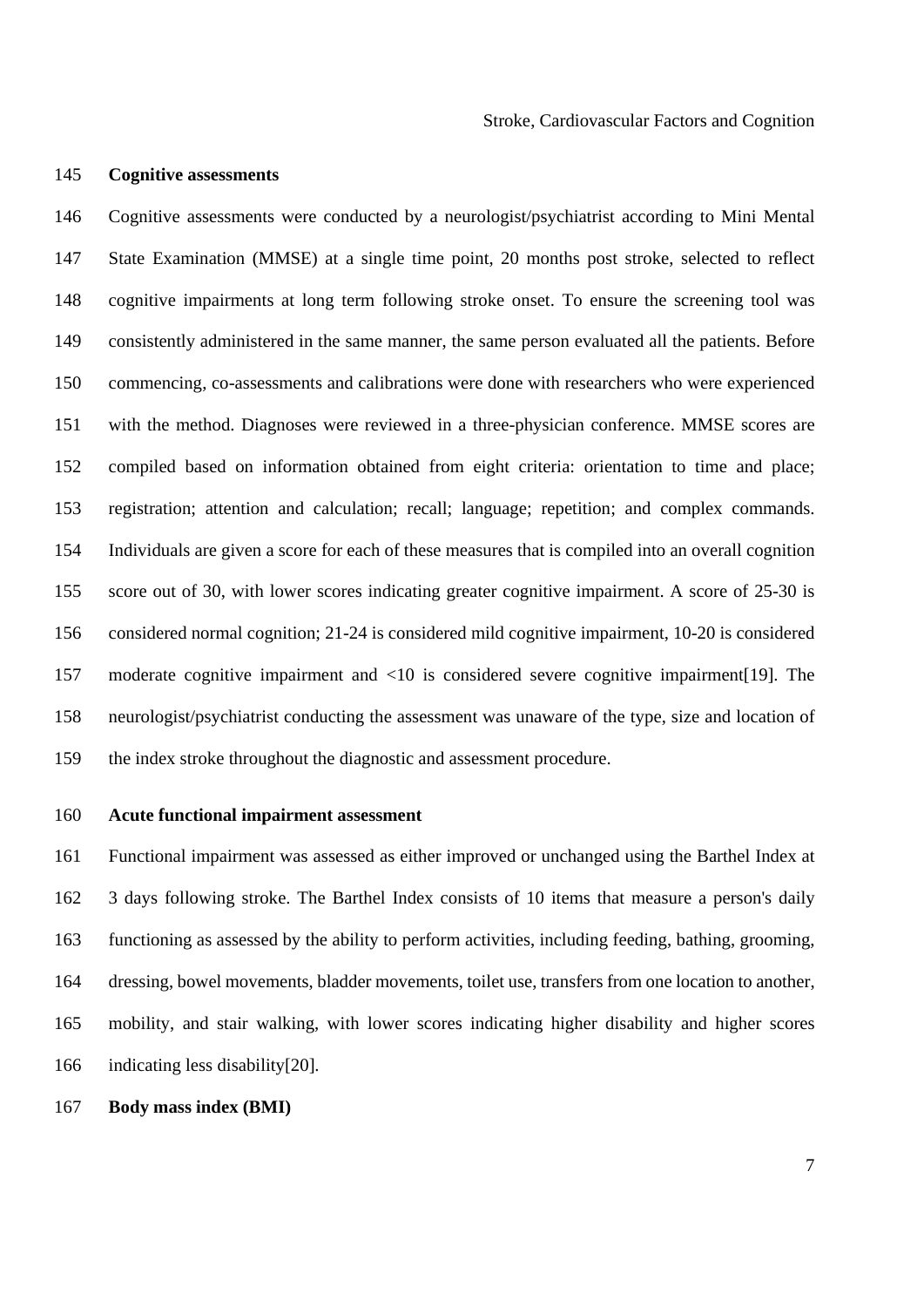### Stroke, Cardiovascular Factors and Cognition

168 BMI was calculated by dividing body weight in kilograms by body height in meters squared. 169 Individuals were classed as either underweight (<18.5), healthy (18.5-25), overweight (25-30) or 170 obese (>30).

## 171 **Statistical methods**

172 Statistical analyses were conducted using the SPSS version 20 package. Exploratory analyses 173 were used to determine means and standard errors for acute functional impairment, age, diabetes 174 status, BMI, mean serum cholesterol, LDL, HDL, serum triglycerides, smoking status (as 175 measured using a self-report questionnaire), and MMSE scores. Independent sample *t tests* were 176 used to determine differences in outcomes measures between female and males. Hierarchical 177 linear regression was used to assess the predictive value of acute functional impairment, age, 178 diabetes, serum cholesterol, LDL, HDL, serum triglyceride, BMI and smoking status on MMSE 179 scores. For the purpose of multiple regression analysis and descriptive statistics, raw continuous 180 MMSE scores were used. Outliers were screened using box plots. Multicollinearity was checked 181 using collinearity statistics, variance inflation and tolerance. Independence of errors was checked 182 using the Durbin-Watson test. Histograms and The Shapiro-Wilk Test were used to assess 183 normality. 184 Insert table 1 here 185 186 187 188 189 190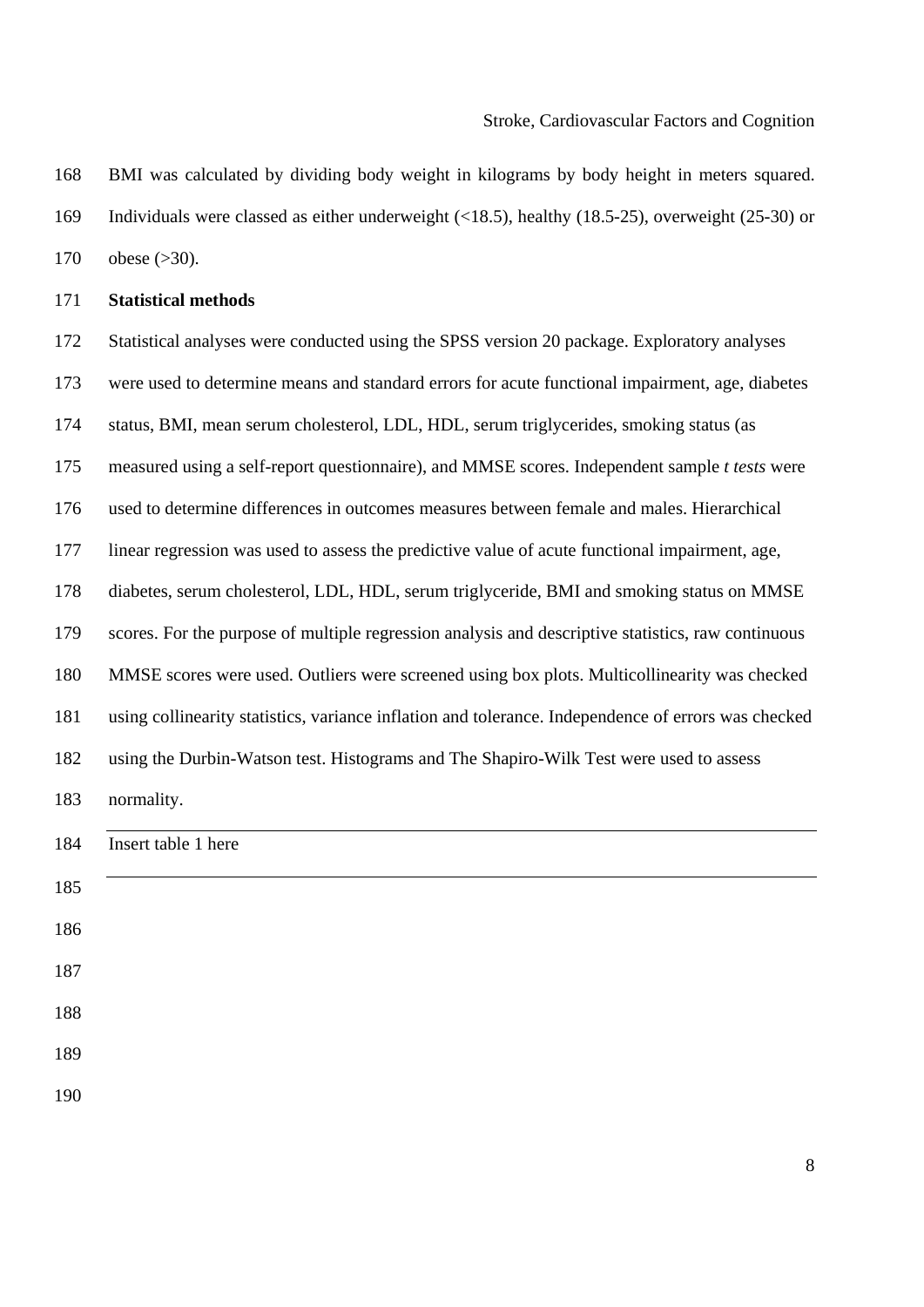191 **Results** 

## 192 **Characteristics of the cross sectional study population**

193 A detailed loss-to-follow-up-analysis has been previously reported elsewhere[2]**.** Table 2 shows 194 mean values of acute functional impairment, age, diabetes status, serum cholesterol, LDL, HDL, 195 serum triglyceride, BMI and MMSE scores at 20 months following stroke onset. The mean level 196 of serum cholesterol was clinically elevated (healthy range <5mmol/L in adults)[18], 13% (n=19) 197 of patients had healthy cholesterol levels (<200mg/dL), 28% (n=41) had borderline high 198 cholesterol (200-239 mg/dL) and 35% (*n*=52) had high cholesterol (>240mg/dL) [21] In 25% 199 (n=37) of patients, cholesterol outcomes were unable to be collected. The mean level of 200 triglycerides in patients was 1.84 mmol/L, which is clinically elevated [30], indeed, only 54% of 201 patients had triglyceride levels considered clinically desirable. The mean LDL levels in patients 202 with a history of coronary artery disease or diabetes (*n*=39) was 4.08 mmol/L which is considered 203 to be high [30]. In patients without a history of coronary artery disease or diabetes (*n*=66) mean 204 LDL levels were 3.90 mmol/L which is considered to borderline high [30]. The mean level of HDL 205 was 1.31 mmol/L for men (*n*=35) and 1.46 mmol/L for women (*n*=74), which is considered to be 206 clinically normal [30]. The mean MMSE scores indicated mild cognitive impairment (21–24 207 points)[19], 65 individuals (43.6%) had normal cognition, 40 (26.8%) had mild cognitive 208 impairment, 40 (10.7%) had moderate cognitive impairment and 1 (0.7%) had severe cognitive 209 impairment (data was missing for 27 of the 149 individuals). Individuals with cognitive 210 impairment did not differ from individual without cognitive impairment on any of the modifiable 211 risk factors assessed, serum cholesterol, *t*(110)=-0.62, *p*=0.53; triglycerides, *t*(109)=-1.52, *p*=0.13; 212 HDL, *t*(107)=1.71, *p*=0.08; LDL, *t*(103)=-0.70, *p*=0.48; BMI, *t*(97)=-1.00, *p*=0.32; smoker, 213 *t*(93)=-0.44, *p*=0.66. Individuals with cognitive impairment were however found to more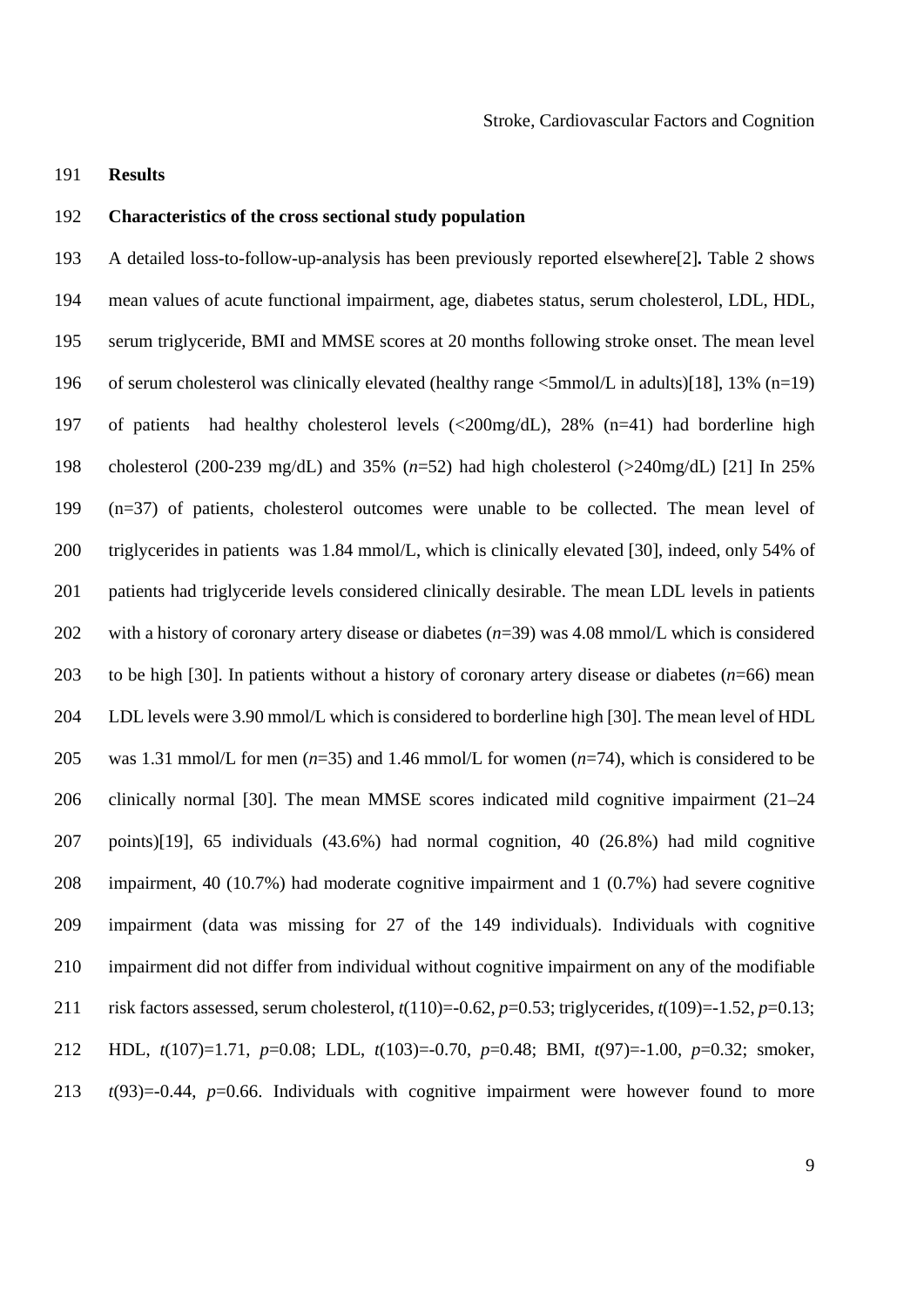| 214 | functional impairment, $t(147)=4.75$ , $p=0.00$ (no impairment <i>M Barthel Index = 2.8, SD=0.47,</i>          |
|-----|----------------------------------------------------------------------------------------------------------------|
| 215 | impairment <i>M Barthel Index</i> = 2.1, <i>SD</i> =0.8). Eight women $(8.2%)$ and four men $(7.7%)$ were      |
| 216 | smokers. In terms of BMI, 2% $(n=3)$ of individuals were underweight, 38% $(n=57)$ were within                 |
| 217 | healthy range, 20% (n=29) were overweight and 7% were obese (n=10). In 34% (n=50) of                           |
| 218 | individuals, BMI was unable to be collected as morphometry could not be done when house-                       |
| 219 | visiting or when the patients were bed-ridden. Independent sample <i>t tests</i> showed that men and           |
| 220 | women did not differ on any of the reported outcomes: acute functional impairment, $t(147)=0.27$ ,             |
| 221 | $p=0.77$ ; age at follow up, $t(147)=3.12$ , $p=0.35$ ; serum cholesterol, $t(110)=2.23$ , $p=0.77$ ;          |
| 222 | triglycerides, $t(109)=0.45$ , $p=0.66$ ; HDL, $t(107)=1.73$ , $p=0.09$ ; LDL, $t(103)=0.77$ , $p=0.44$ ; BMI, |
| 223 | $t(97)=0.10$ , $p=0.23$ ; MMSE scores, $t(120)=1.57$ , $p=0.46$ . Spontaneous recovery in terms of             |
| 224 | physical and cognitive function during the first year following stroke has been previously                     |
| 225 | measured and reported elsewhere [2, 22]                                                                        |

226 Inset table 2 here

227

# 228 **The modifiable risk factors cholesterol, BMI and smoking status are not associated with**  229 **cognitive impairment at 20 months after stroke**

230 To explore the factors affecting MMSE scores long-term after stroke, hierarchical multiple 231 regression was conducted with MMSE scores as the dependent variable and acute functional 232 impairment, diabetes status, age, serum cholesterol, LDL, HDL, serum triglyceride, BMI and 233 smoking status and as predictor variables, at 20 months following stroke. Acute functional 234 impairment (as collected at 3 days post stroke) age and diabetes status were entered into the first 235 block as these were considered to be non-modifiable risk factors. After controlling for these, serum 236 cholesterol, LDL, HDL, serum triglyceride levels, BMI and smoking status were entered into the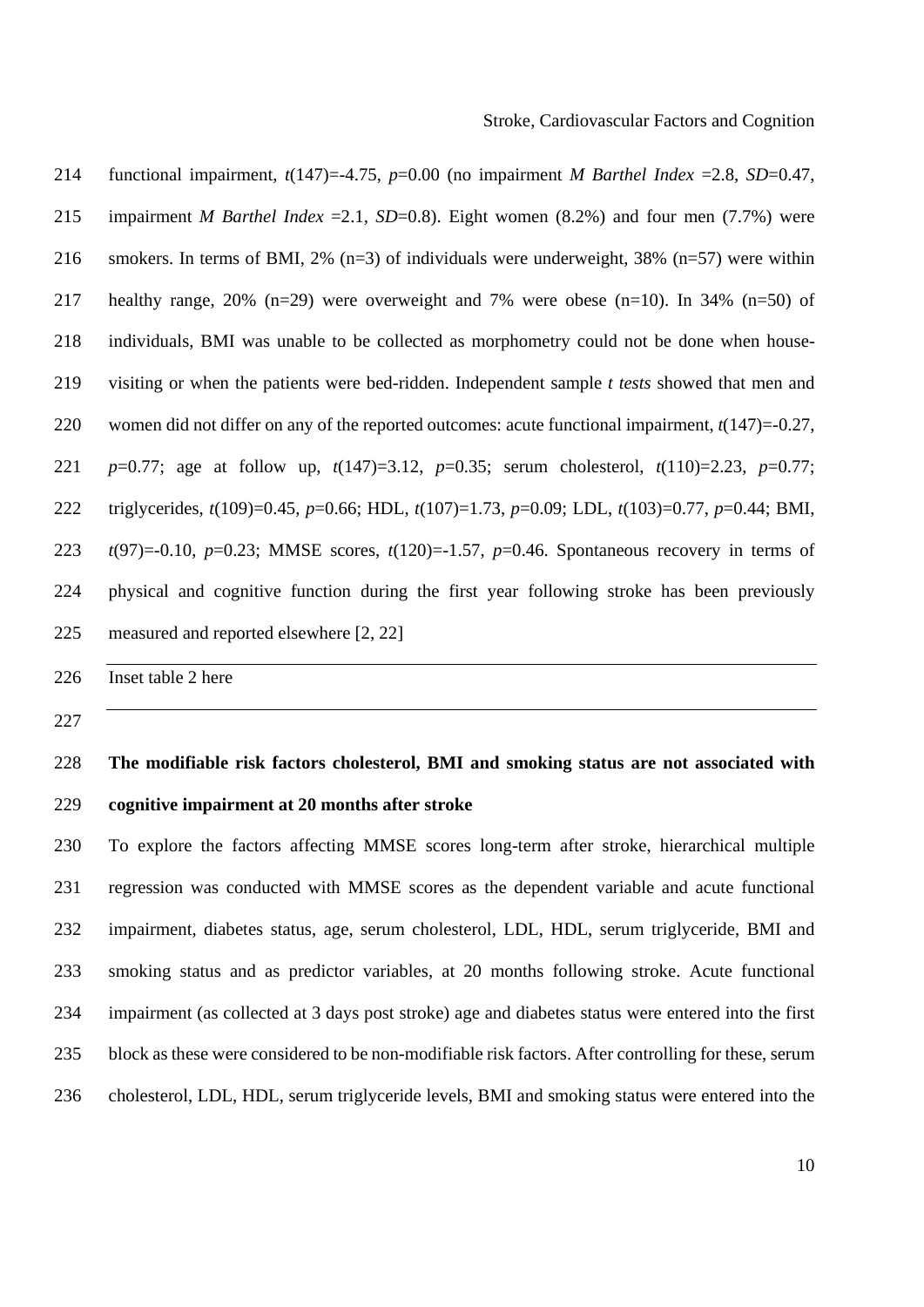| 237 | second block to determine if these significantly explained the variance in MMSE scores. Acute     |
|-----|---------------------------------------------------------------------------------------------------|
| 238 | functional impairment (at 3 days post stroke) diabetes status and age explained 23.3% of the      |
| 239 | variance in MMSE scores and significantly predicted depression scores $(F(3, 63)=6.08, p<0.01)$ . |
| 240 | The addition of serum cholesterol, LDL, HDL, serum triglycerides, BMI and smoking status          |
| 241 | increased the amount of variance explained to 27.1%, and the model again significantly predicted  |
| 242 | MMSE scores $(F(9, 63)=2.23, p=0.03)$ . However, serum cholesterol, BMI and smoking status only   |
| 243 | increased the amount of variance explained by 3.8%. Table 3 shows the slope of the regression     |
| 244 | line for each of the individual independent variables. Of these, only acute functional impairment |
| 245 | (at 3 days) was found to significantly explain the variance seen in MMSE scores.                  |
| 246 |                                                                                                   |
| 247 | Inset table 3 here                                                                                |
| 248 |                                                                                                   |
| 249 |                                                                                                   |
| 250 |                                                                                                   |
| 251 |                                                                                                   |
| 252 |                                                                                                   |
| 253 |                                                                                                   |
| 254 |                                                                                                   |
| 255 |                                                                                                   |
| 256 |                                                                                                   |
| 257 |                                                                                                   |
| 258 |                                                                                                   |
|     |                                                                                                   |
| 259 |                                                                                                   |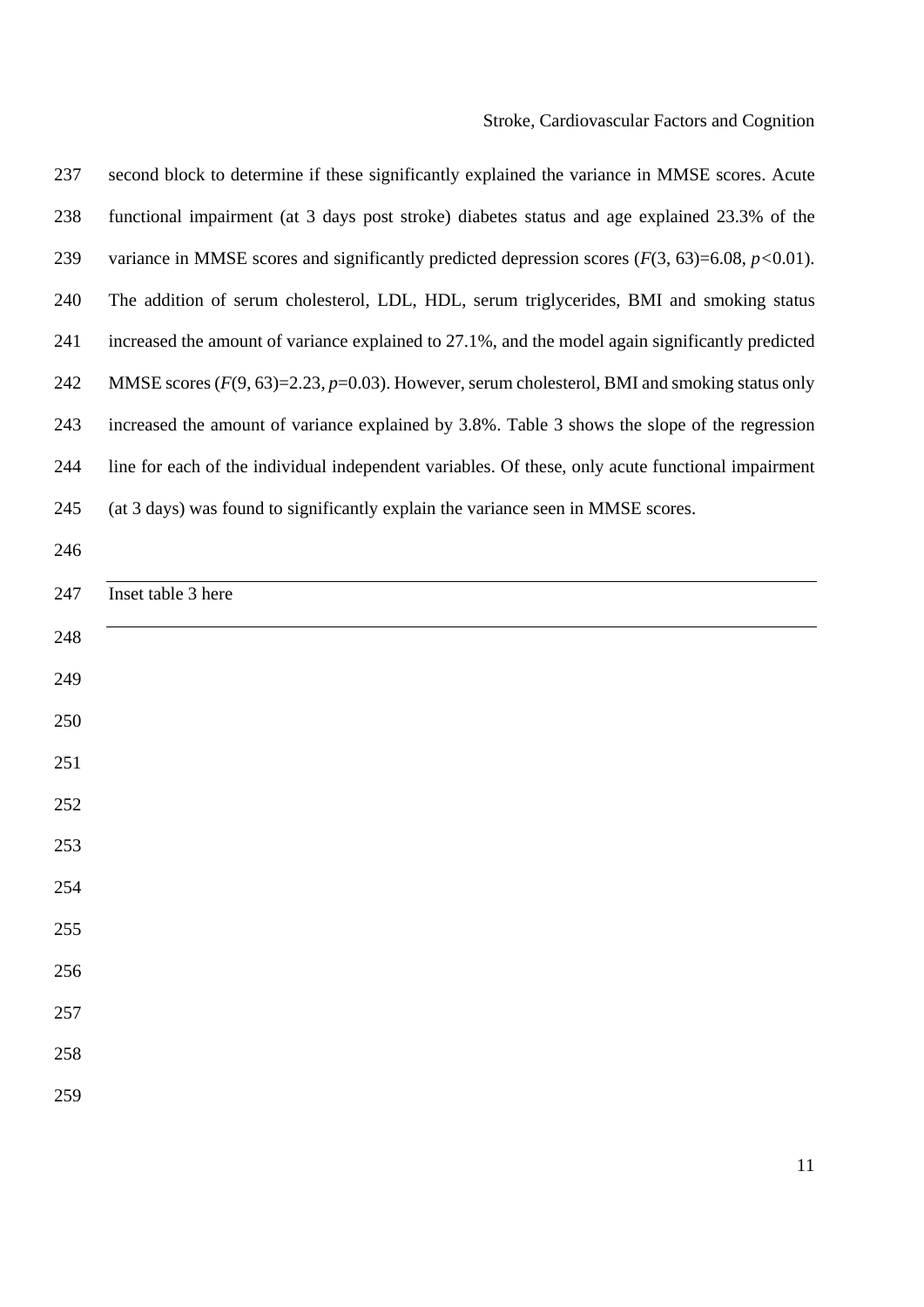### 260 **Discussion**

261 This study examined the relationship between the modifiable risk factors serum cholesterol, LDL, 262 HDL, serum triglyceride, BMI, smoking status and cognitive impairment long-term after stroke 263 onset, after controlling for non-modifiable risk factors, acute functional impairment and age, in 264 community dwelling older individuals. In our study, patients showed a mean MMSE score that 265 indicated mild cognitive impairment at 20 months post-stroke. Mean scores of serum cholesterol, 266 triglycerides and LDL were also elevated. This is not surprising given that the vast majority of the 267 sample had borderline or high cholesterol. Indeed, only 13% of the sample had cholesterol in the 268 healthy range. Using hierarchical regression modelling our study demonstrates that acute 269 functional impairment at 3 days post-stroke is associated with worse cognitive outcomes at 20 270 months post-stroke. This result is not unexpected given that previous research indicates that acute 271 cognitive function is a predictor of long-term cognitive impairment[3]. Thus, our study confirms 272 the importance of and prognostic value of early neuropsychological examination in regard to 273 identifying individuals at risk of long-term cognitive impairment in clinical settings, however there 274 are some limitation of the MMSE as discussed below.

275 Interestingly, in this study age was not found to be not associated with cognitive function in stroke 276 survivors; however the sample comprised only older adults, and thus the results could reflect a 277 ceiling effect. Alternately, while multiple studies have previously indicated that increasing age is 278 associated with greater cognitive impairment following stroke[3], a number of other factors have 279 also been demonstrated to be important predictors of longer term cognitive outcomes[3], such as 280 ethnicity, lower social class, left hemispheric stroke, visual field defect, education level and urinary 281 incontinence[3]. A limitation in the current study is that comprised of only elderly Swedish 282 individuals, and did not examine the predictive value of any of the above listed factors such as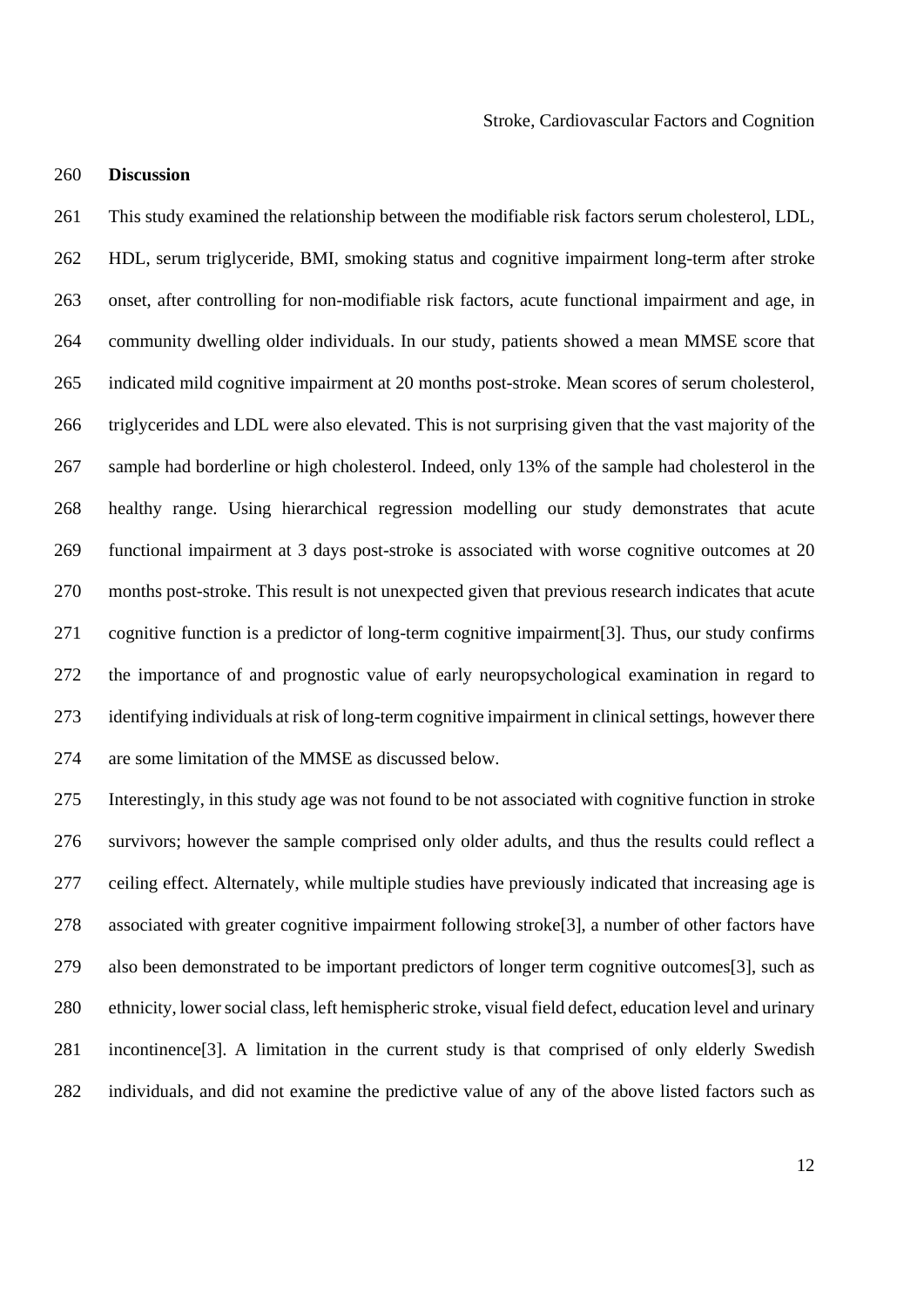283 ethnicity. It is possible that the predictive role of age is more meaningful when studied in 284 conjunction with other relevant predictive factors.

285 Our study did not find an association between serum cholesterol, LDL, HDL, serum triglyceride 286 levels and long-term cognitive function following stroke, indicating that these cardiovascular risk 287 factors are not associated with cognitive outcomes in stroke survivors. This finding is inconsistent 288 with previous research which demonstrates that cognitive impairment is associated with increased 289 serum triglycerides and lipoproteins in non-stroke surviving populations[7]. Indeed, membrane 290 cholesterol has been shown to play a role in the formation and aggregation of amyloid-beta[23, 291 24] the main component of the amyloid plaques that are present in the brains of individuals with 292 Alzheimer's disease[23, 24]. Other studies however have highlighted that decreased cholesterol 293 levels may impair brain function in older individuals, as cholesterol is essential for synapse 294 formation involved in signal transduction as a component of the cell membrane[7]. It appears that 295 when measured in midlife, high cholesterol levels are associated with an increased risk of late-life 296 cognitive decline. However, when measured later in life, high cholesterol levels show no 297 association or an inverse association with cognition decline, whereby low levels of cholesterol are 298 associated with more cognitive impairment[7]. In our sample of older individuals, mean 299 cholesterol levels were clinically elevated at 20 months post stroke (Female M=6.46, SE=0.15, 300 Male M=5.88, SE=0.22). Indeed, only 13% of the sample showed healthy levels of cholesterol, 301 compared to 28% with borderline and 35% with high cholesterol. Therefore the cognitive 302 impairments previously reported to be associated with low cholesterol levels would not likely have 303 been present in the patients who partook in this study, given that most patients had clinically 304 elevated cholesterol levels. This finding is interesting as it indicates that in elderly stroke survivors, 305 that high cholesterol may not contribute to cognitive difficulties[7].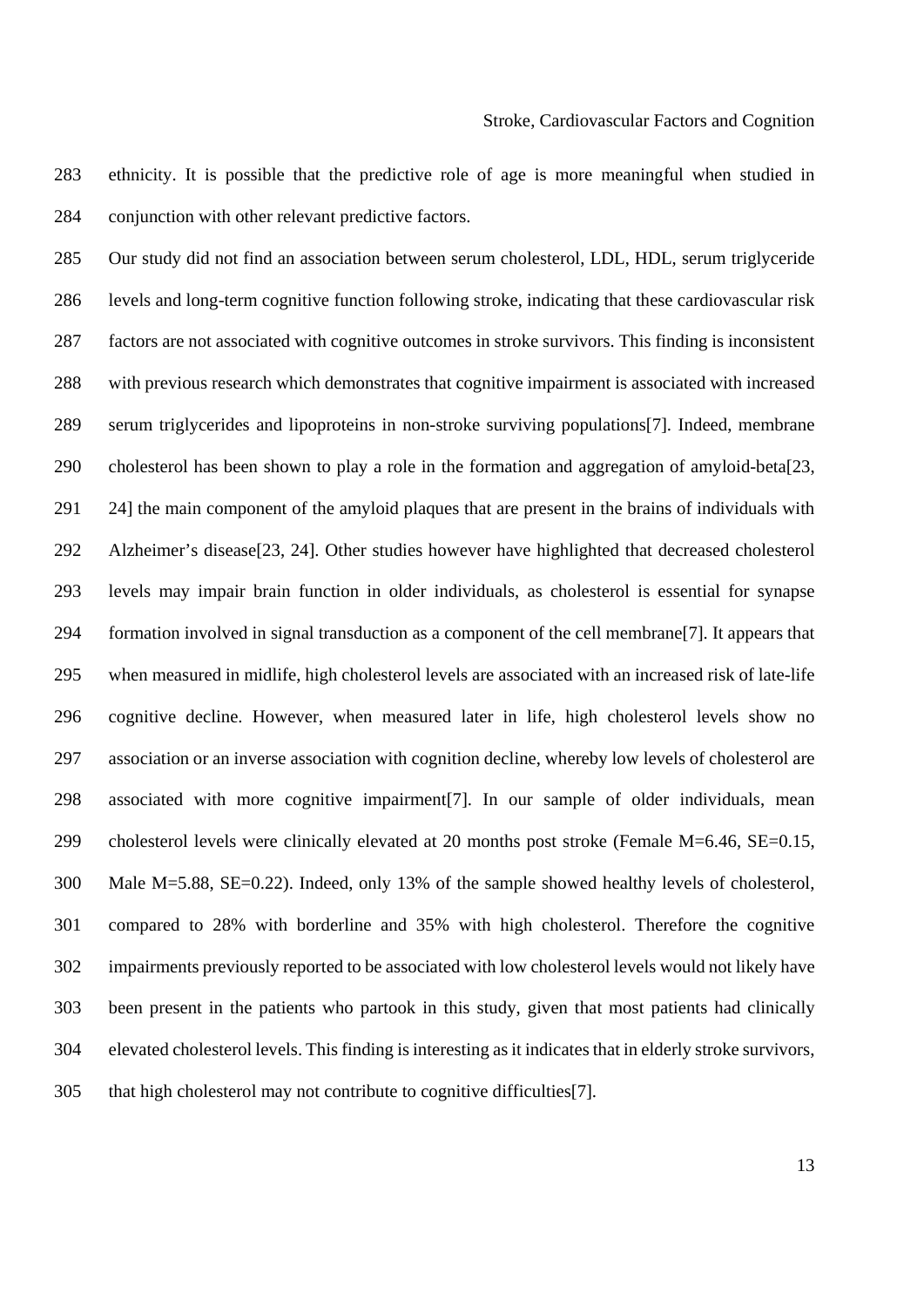306 Body mass index was similarly not found to be not associated with cognitive function in stroke 307 survivors. This is inconsistent with previous research that indicates that higher BMI is associated 308 with less cognitive decline in older individuals (>65 years)[11]. In the current study, we may have 309 failed to demonstrate a relationship between BMI and cognitive function as only 2% (n=3) of 310 patients in the current sample were underweight. On the contrary, 38% of patients (n=57) were 311 within healthy range, 20% (n=29) were overweight and 7% were obese (n=10). The Mean BMI of 312 the entire sample was in the healthy range (Female *M*=24.1, *SE*=0.58, Male *M*=24.9, *SE*=0.57), 313 thus these patients were not vulnerable to the mechanisms underlying the cognitive dysfunction 314 seen among underweight older adults.

315 Finally, smoking status was not found to be associated with cognitive impairment, contrary to 316 previous research demonstrating that cigarette smoking is associated with poorer cognitive 317 outcomes and dementia in older, stroke and non-stroke affected adults[14]. Interestingly, smoking 318 has been reported to be associated with reduced cortical regional grey matter density in brain 319 regions associated with Alzheimer disease, as assessed using voxel-based morphometry[25] and 320 reduced cerebral blood flow, as assessed using single-photon emission computed tomography[26]. 321 Indeed, heavy smoking in midlife is associated with 3-fold increased risk of stroke-related 322 cognitive impairment, even after controlling for various potential vascular confounding factors[6]. 323 In the present cross-sectional study, the smoking status of patients in midlife was not a studied 324 variable, and would be worthwhile to explore in future research. A limitation of our study is that 325 only eight females and four males were smokers, and thus while there may be an effect, our sample 326 of smokers was likely too small and lacked sufficient power to detect any differences between 327 smokers and non-smokers in regard to cognitive outcomes. Furthermore, smoking status was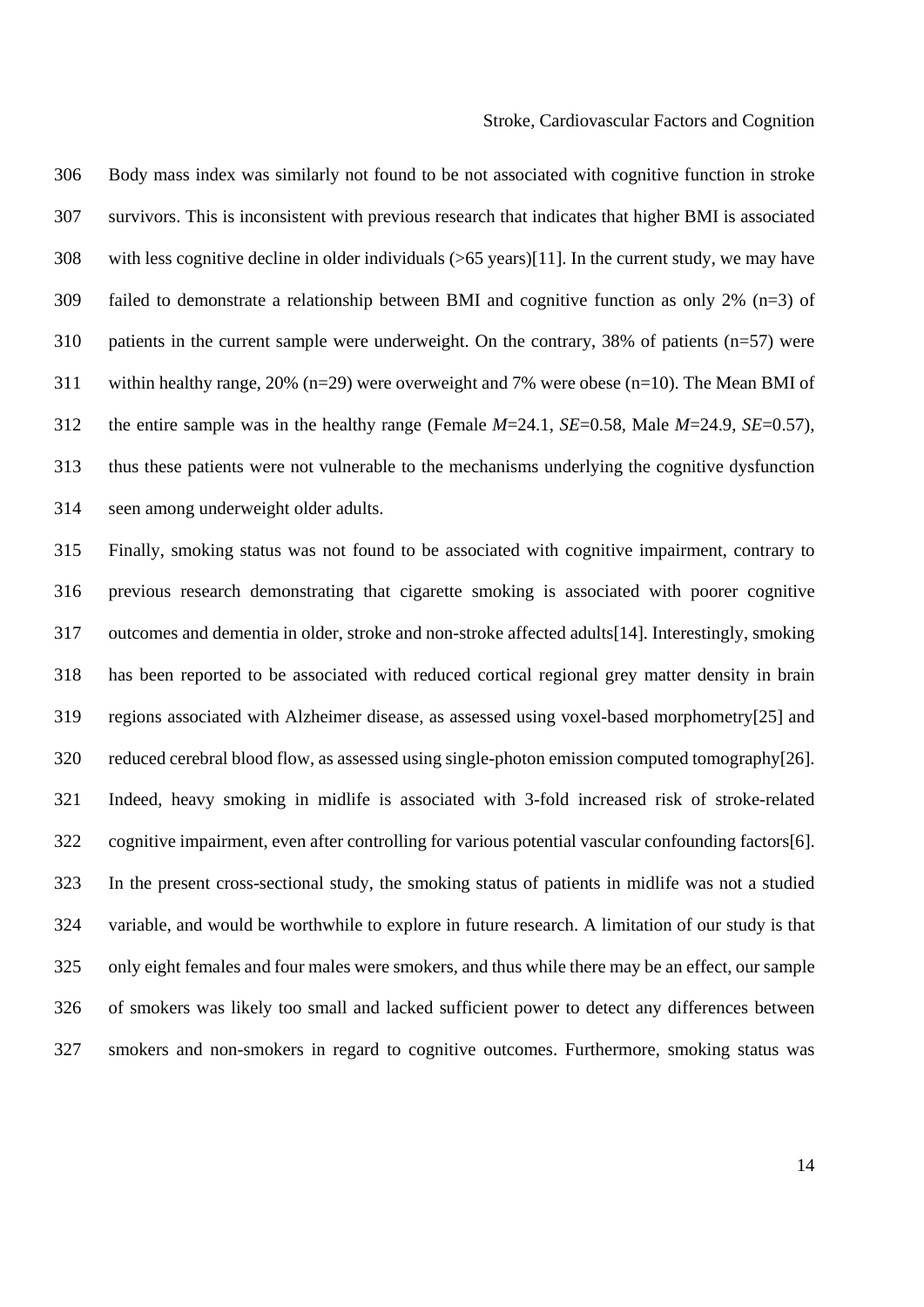328 obtained using self-report and thus it is possible that patients did not accurately report their 329 smoking status.

330 A further limitation of the current study is that the MMSE is often criticized for being biased 331 toward memory and language, as opposed to executive function and abstract thinking, and 332 therefore could be followed by a more formal assessment in order to more thoroughly assess 333 cognitive impairment [27]. For example, the MMSE does not take into account potential language 334 impairments often associated with a hemisphere stroke[28]. Analysis of a more stringent measure 335 of cognitive ability which is more commonly used in the stroke surviving population and sensitive 336 to cognitive impairment in the post stroke population [29], may have provided a more accurate 337 and specific measure of cognitive ability. While we chose to use the MMSE for this study, in future 338 studies it would be valuable to analyse a more stringent measure of cognitive ability, to examine 339 if cognitive change is associated with various risk factors. Finally, the design of this study does 340 not allow us to determine the cause of cognitive impairment and dementia and therefore, it is 341 unclear whether stroke survivors in the current study experience cognitive impairment resulting 342 from stroke and/or cognitive impairments resulting from other causes. The senior author of this 343 paper has however previously assessed the impact of stroke on cognitive impairment[2], by 344 comparing stroke survivors to a population sample, using the same instruments utilized in the 345 current study[2].

346 This study is the first to report that modifiable risk factors, serum cholesterol, LDL, HDL, serum 347 triglycerides, BMI and smoking status do not seem to be associated with long term cognitive 348 outcomes in stroke survivors, after controlling for acute cognitive impairment and age. These 349 findings suggest that modification of these factors may not influence cognitive outcomes in stroke-350 surviving individuals. In light of the limitations of our study, such as a small sample size of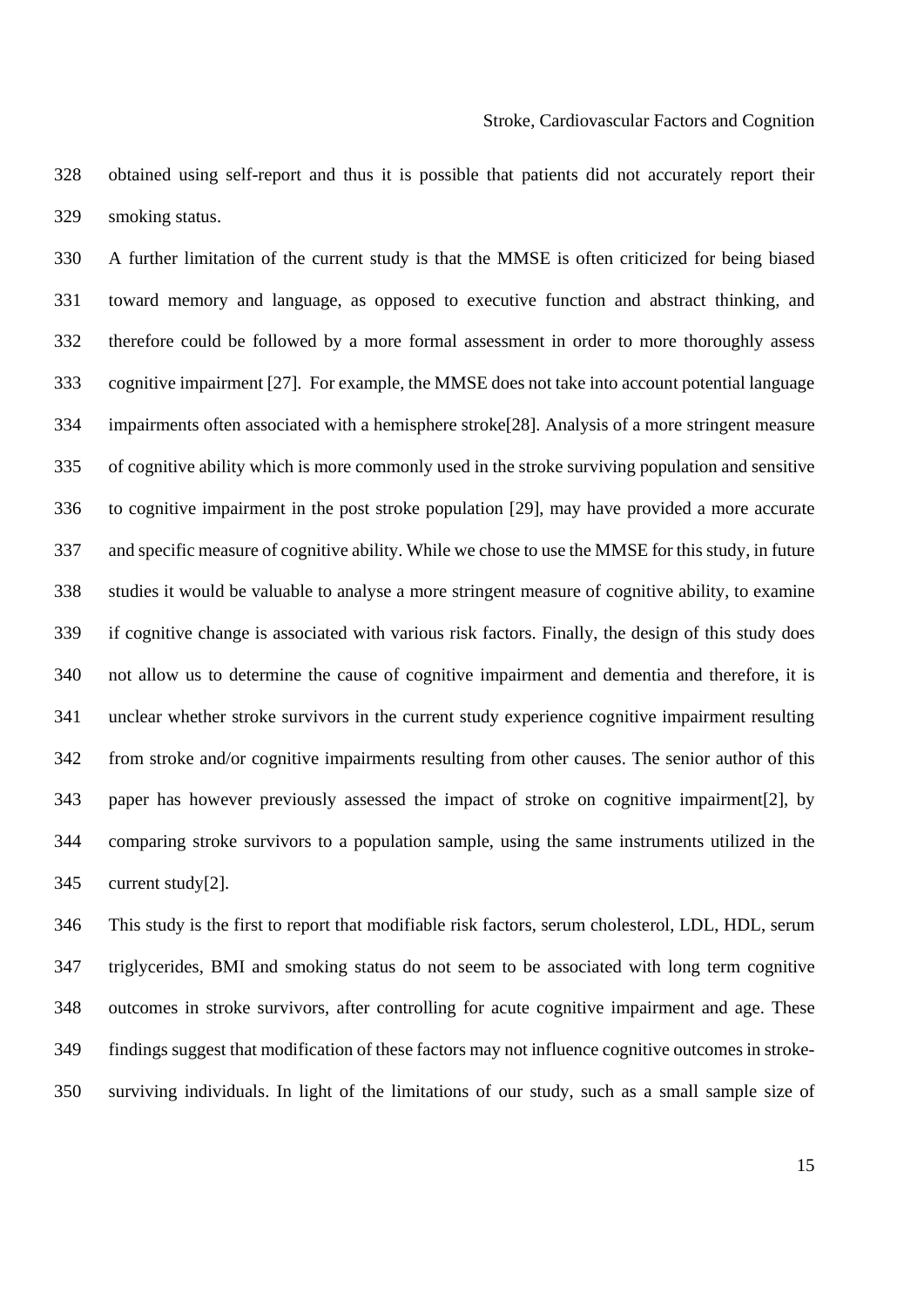# Stroke, Cardiovascular Factors and Cognition

| 351 | smokers, healthy BMI and elevated serum cholesterol levels among patients, these results should  |
|-----|--------------------------------------------------------------------------------------------------|
| 352 | be interpreted with caution. It would be valuable to explore the relationship between BMI, serum |
| 353 | cholesterol and cognition in stroke survivors with low BMI and low serum cholesterol levels.     |
| 354 |                                                                                                  |
| 355 |                                                                                                  |
| 356 |                                                                                                  |
| 357 |                                                                                                  |
| 358 |                                                                                                  |
| 359 |                                                                                                  |
| 360 |                                                                                                  |
| 361 |                                                                                                  |
| 362 |                                                                                                  |
| 363 |                                                                                                  |
| 364 |                                                                                                  |
| 365 |                                                                                                  |
| 366 |                                                                                                  |
| 367 |                                                                                                  |
| 368 |                                                                                                  |
| 369 |                                                                                                  |
| 370 |                                                                                                  |
| 371 |                                                                                                  |
| 372 |                                                                                                  |
| 373 |                                                                                                  |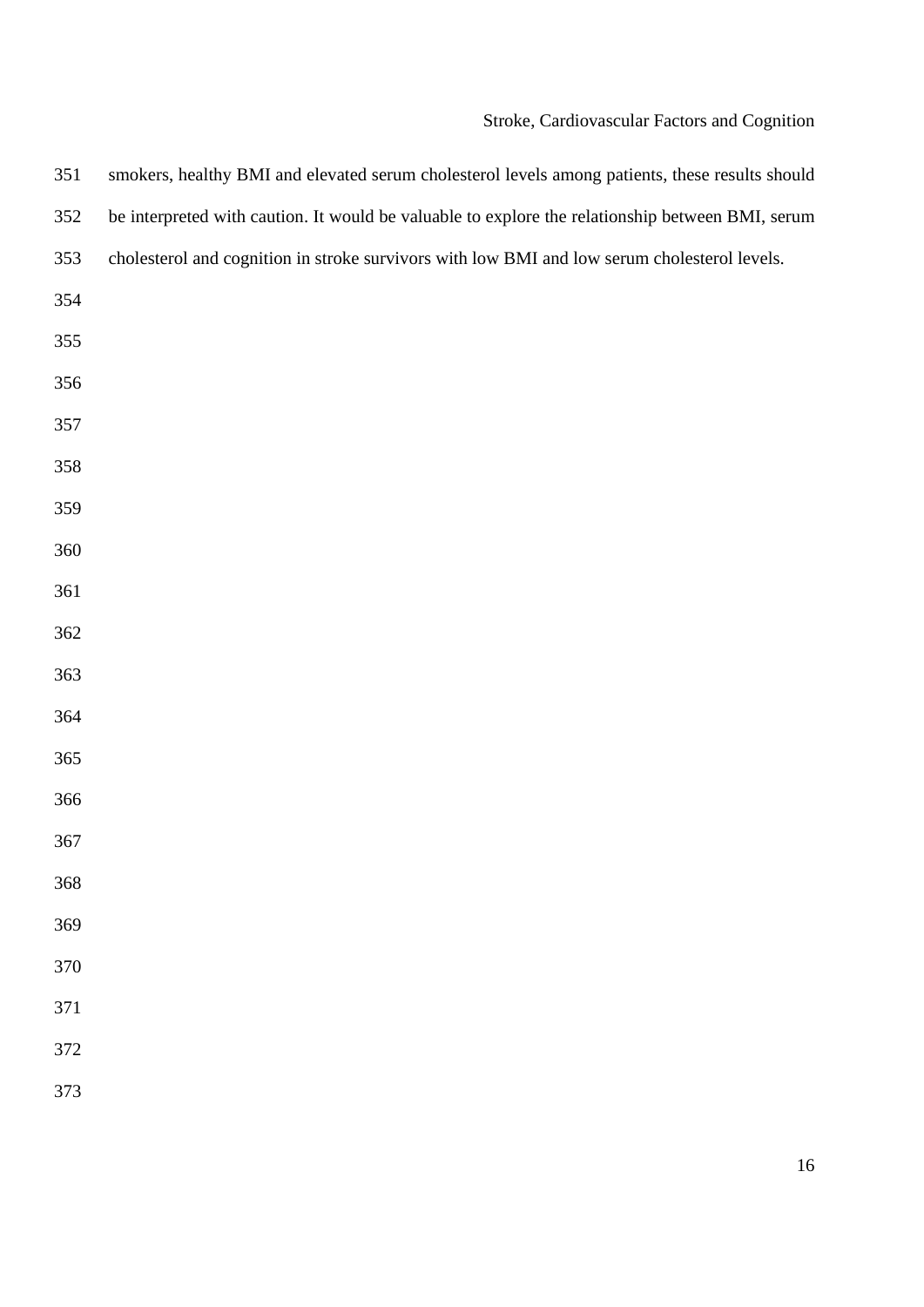# 374 **References**

- 375 [1] Di Carlo A. Human and economic burden of stroke. Age Ageing. 2009;38:4-5.
- 376 [2] Linden T, Skoog I, Fagerberg B, Steen B, Blomstrand C. Cognitive impairment and dementia
- 377 20 months after stroke. Neuroepidemiology. 2004;23:45-52.
- 378 [3] Nys GM, van Zandvoort MJ, de Kort PL, van der Worp HB, Jansen BP, Algra A, et al. The
- 379 prognostic value of domain-specific cognitive abilities in acute first-ever stroke. Neurology. 380 2005;64:821-7.
- 381 [4] Oksala NK, Jokinen H, Melkas S, Oksala A, Pohjasvaara T, Hietanen M, et al. Cognitive

382 impairment predicts poststroke death in long-term follow-up. Journal of neurology,

- 383 neurosurgery, and psychiatry. 2009;80:1230-5.
- 384 [5] Pascoe MC, Linden T. Folate and MMA predict cognitive impairment in elderly stroke
- 385 survivors: A cross sectional study. Psychiatry Res. 2016;243:49-52.
- 386 [6] Rusanen M, Kivipelto M, Quesenberry CP, Jr., Zhou J, Whitmer RA. Heavy smoking in
- 387 midlife and long-term risk of Alzheimer disease and vascular dementia. Arch Intern Med. 388 2011;171:333-9.
- 389 [7] van Vliet P. Cholesterol and late-life cognitive decline. J Alzheimers Dis. 2012;30 Suppl 390 2:S147-62.
- 391 [8] Van Exel E, de Craen AJM, Gussekloo J, Houx P, Bootsma-van der Wiel A, Macfarlane PW,
- 392 et al. Association between high-density lipoprotein and cognitive impairment in the oldest old. 393 Annals of neurology. 2002;51:716-21.
- 394 [9] Moroney JT, Tang MX, Berglund L, Small S, Merchant C, Bell K, et al. Low-density
- 395 lipoprotein cholesterol and the risk of dementia with stroke. JAMA. 1999;282:254-60.
- 396 [10] Suemoto CK, Gilsanz P, Mayeda ER, Glymour MM. Body mass index and cognitive
- 397 function: the potential for reverse causation. Int J Obes (Lond). 2015;39:1383-9.
- 398 [11] Fitzpatrick AL, Kuller LH, Lopez OL, Diehr P, O'Meara ES, Longstreth WT, Jr., et al.
- 399 Midlife and late-life obesity and the risk of dementia: cardiovascular health study. Archives of
- 400 neurology. 2009;66:336-42.
- 401 [12] Knopman DS, Edland SD, Cha RH, Petersen RC, Rocca WA. Incident dementia in women 402 is preceded by weight loss by at least a decade. Neurology. 2007;69:739-46.
- 403 [13] Luchsinger JA, Patel B, Tang MX, Schupf N, Mayeux R. Measures of adiposity and
- 404 dementia risk in elderly persons. Archives of neurology. 2007;64:392-8.
- 405 [14] Mons U, Schottker B, Muller H, Kliegel M, Brenner H. History of lifetime smoking,
- 406 smoking cessation and cognitive function in the elderly population. European journal of
- 407 epidemiology. 2013;28:823-31.
- 408 [15] Ott A, Andersen K, Dewey ME, Letenneur L, Brayne C, Copeland JR, et al. Effect of 409 smoking on global cognitive function in nondemented elderly. Neurology. 2004;62:920-4.
- 410 [16] Noonan K, Crewther SG, Carey LM, Pascoe MC, Linden T. Sustained inflammation 1.5
- 411 years post-stroke is not associated with depression in elderly stroke survivors. Clin Interv Aging.
- 412 2013;8:69-74.
- 413 [17] Pascoe MC, Crewther SG, Carey LM, Noonan K, Crewther DP, Linden T. Homocysteine as
- 414 a potential biochemical marker for depression in elderly stroke survivors. Food & nutrition 415 research. 2012;56.
- 416 [18] National Health Service. High cholesterol. NHS Choices: United Kingdom Government;
- 417 2015.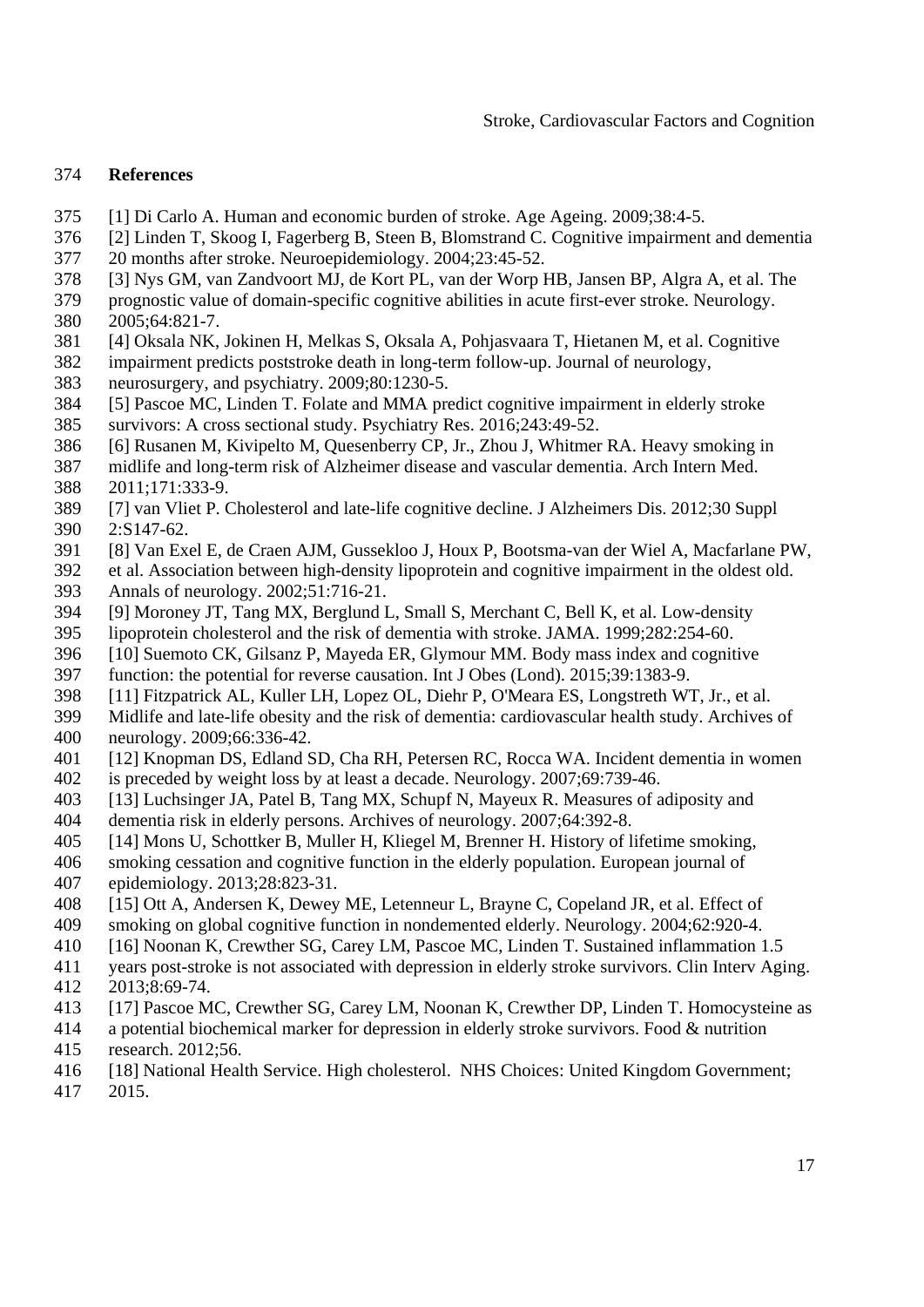- 418 [19] National Institute for Health and Care Excellence. Dementia: supporting people with
- 419 dementia and their carers in health and social care. In: [CG42] Ng, editor.: NICE; 2006.
- 420 [20] Sulter G, Steen C, De Keyser J. Use of the Barthel index and modified Rankin scale in acute
- 421 stroke trials. Stroke. 1999;30:1538-41.
- 422 [21] National Institute of Health. ATP III At-A-Glance: Quick Desk Reference U.S Department
- 423 of Health and Human Services; 2001.
- 424 [22] Claesson L, Linden T, Skoog I, Blomstrand C. Cognitive impairment after stroke Impact
- 425 on activities of daily living and costs of care for elderly people The Goteborg 70+stroke study.
- 426 Cerebrovascular Diseases. 2005;19:102-9.
- 427 [23] Schneider A, Schulz-Schaeffer W, Hartmann T, Schulz JB, Simons M. Cholesterol
- 428 depletion reduces aggregation of amyloid-beta peptide in hippocampal neurons. Neurobiol Dis. 429 2006;23:573-7.
- 430 [24] Sasahara K, Morigaki K, Shinya K. Effects of membrane interaction and aggregation of
- 431 amyloid beta-peptide on lipid mobility and membrane domain structure. Phys Chem Chem Phys.
- 432 2013;15:8929-39.
- 433 [25] Almeida OP, Garrido GJ, Lautenschlager NT, Hulse GK, Jamrozik K, Flicker L. Smoking is
- 434 associated with reduced cortical regional gray matter density in brain regions associated with
- 435 incipient Alzheimer disease. Am J Geriat Psychiat. 2008;16:92-8.
- 436 [26] Siennicki-Lantz A, Reinprecht F, Wollmer P, Elmstahl S. Smoking-related changes in
- 437 cerebral perfusion in a population of elderly men. Neuroepidemiology. 2008;30:84-92.
- 438 [27] Tombaugh TN, McIntyre NJ. The mini-mental state examination: a comprehensive review.
- 439 J Am Geriatr Soc. 1992;40:922-35.
- 440 [28] Sinanovic O, Mrkonjic Z, Zukic S, Vidovic M, Imamovic K. Post-stroke language
- 441 disorders. Acta Clin Croat. 2011;50:79-94.
- 442 [29] Webb AJ, Pendlebury ST, Li L, Simoni M, Lovett N, Mehta Z, et al. Validation of the
- 443 Montreal cognitive assessment versus mini-mental state examination against hypertension and
- 444 hypertensive arteriopathy after transient ischemic attack or minor stroke. Stroke. 2014;45:3337- 445 42.
- 446 [30] Grundy SM, Stone NJ, Bailey AL, Beam C, Birtcher KK, Blumenthal RS, et al. 2018
- 447 AHA/ACC/AACVPR/AAPA/ABC/ACPM/ADA/AGS/APhA/ASPC/NLA/PCNA Guideline on
- 448 the Management of Blood Cholesterol: A Report of the American College of
- 449 Cardiology/American Heart Association Task Force on Clinical Practice Guidelines. Circulation.
- 450 2019;139:e1082-e143.
- 451
- 452

- 
- 454
- 455
- 456
- 457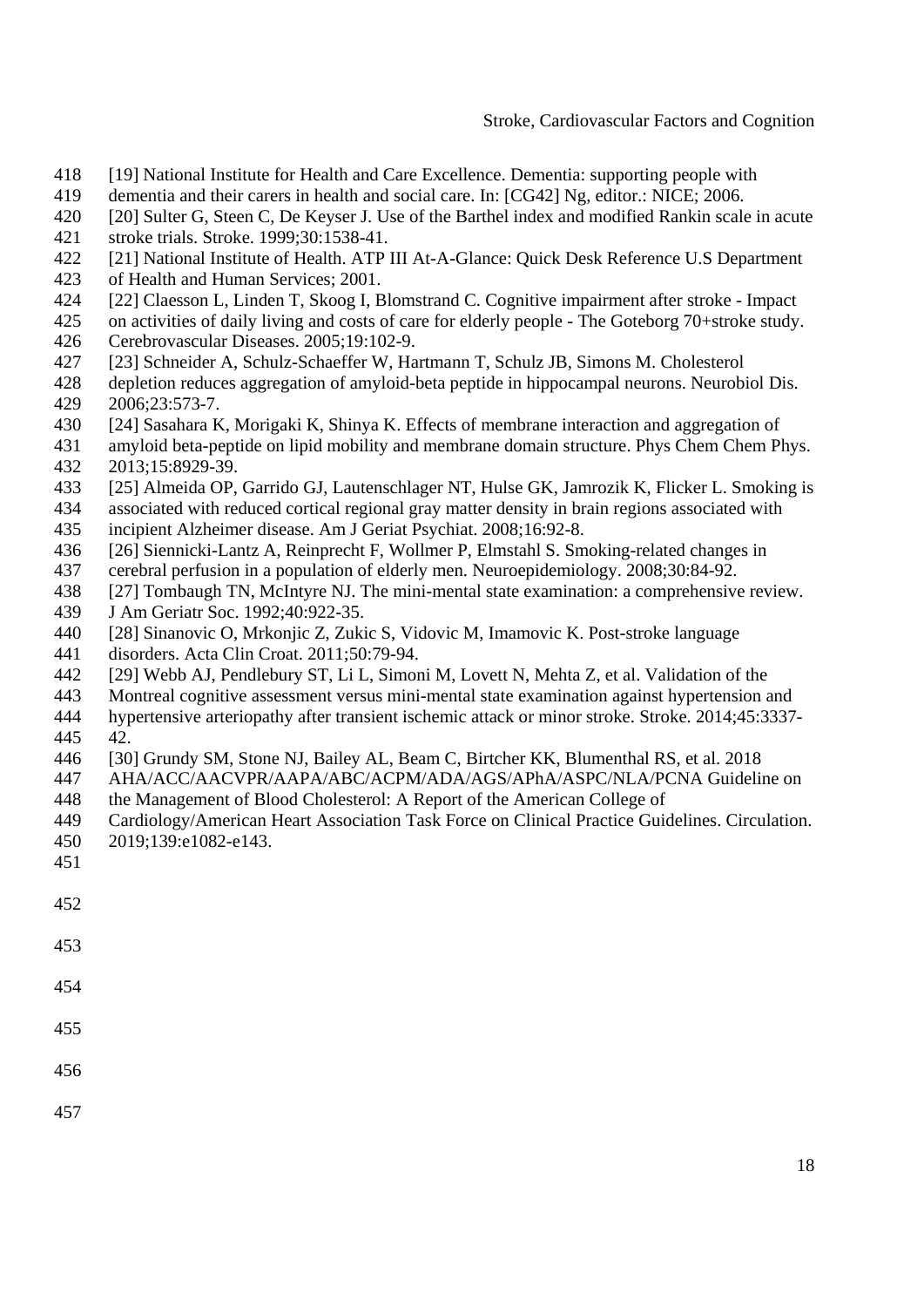458

- 459 **Tables**
- 460 *Table 1.*

# 461 **Timeline for data collection**

| Timeline for data collection |                                             |  |  |  |
|------------------------------|---------------------------------------------|--|--|--|
| 3 days post stroke           | Acute functional impairment - Barthel Index |  |  |  |
| 20 months post stroke        | Serum cholesterol                           |  |  |  |
|                              | Serum LDL                                   |  |  |  |
|                              | Serum HDL                                   |  |  |  |
|                              | Serum Triglycerides                         |  |  |  |
|                              | <b>MMSE</b>                                 |  |  |  |
|                              | <b>BMI</b>                                  |  |  |  |
|                              | Age                                         |  |  |  |
|                              | Smoking status                              |  |  |  |
|                              | Diabetes status                             |  |  |  |

462

463

464

465

466

467

468

469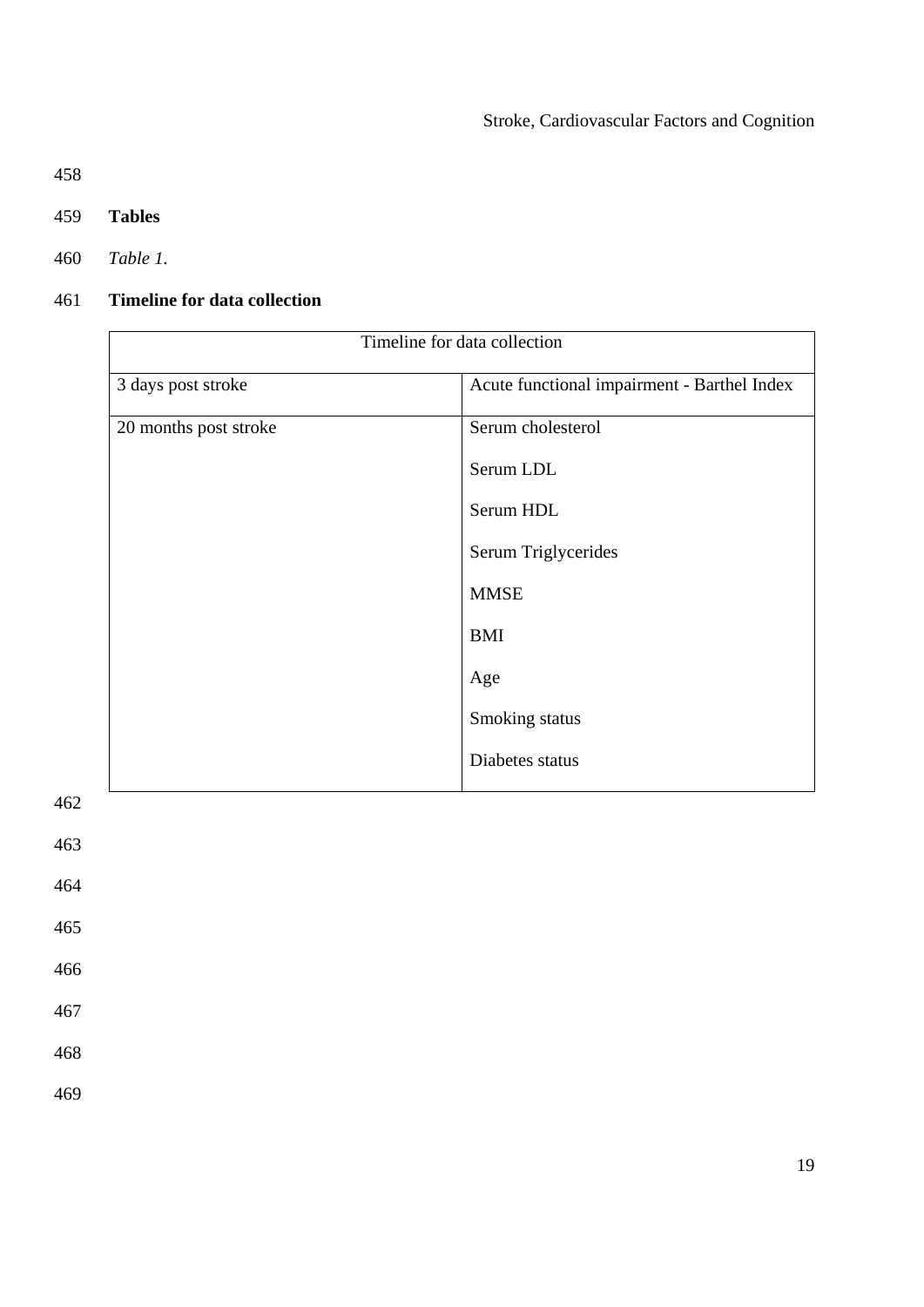- 470
- 471 *Table 2.*

## 472 **Key descriptive Statistics in Stroke Survivors**

473

# **Descriptive Statistics**

|                                     | Mean  | <b>Std. Deviation</b> | N   |
|-------------------------------------|-------|-----------------------|-----|
| Mini Mental State Examination       | 24.08 | 3.68                  | 122 |
| Stroke Severity (Barthel) at 3 days | 2.32  | 0.80                  | 149 |
| Age at follow-up                    | 81.04 | 5.33                  | 149 |
| <b>Diabetes</b>                     | 0.13  | 0.34                  | 149 |
| s-Cholesterol (mmol/L)              | 6.26  | 1.31                  | 112 |
| s-Triglycerides (mmol/L)            | 1.84  | 0.95                  | 111 |
| s-High density lipoprotein (mmol/L) | 1.41  | 0.41                  | 109 |
| s-Low density lipoprotein (mmol/L)  | 3.97  | 0.98                  | 105 |
| <b>BMI</b>                          | 24.40 | 4.17                  | 99  |
| Smoker                              | 0.13  | 0.33                  | 95  |

474

475 476

477 The healthy range of human serum cholesterol is <5mmol/L in adults[18]. A desirable triglyceride 478 level is less than 1.7 mmol/L [30]. LDL of 3.4-4.1 mmol/L is borderline high if there is no coronary 479 artery disease and high if there is coronary artery disease[30]. An acceptable level of HDL is 480 between 1.0-1.5 mmol/L for men and between 1.3-1.5 mmol/L for women [30]. Mini Mental State 481 Examination = MMSE; age is shown in years. Lower MMSE scores represent more cognitive 482 impairment. Scores of 25-30 out of 30 are considered normal cognition; 21-24 as mild cognitive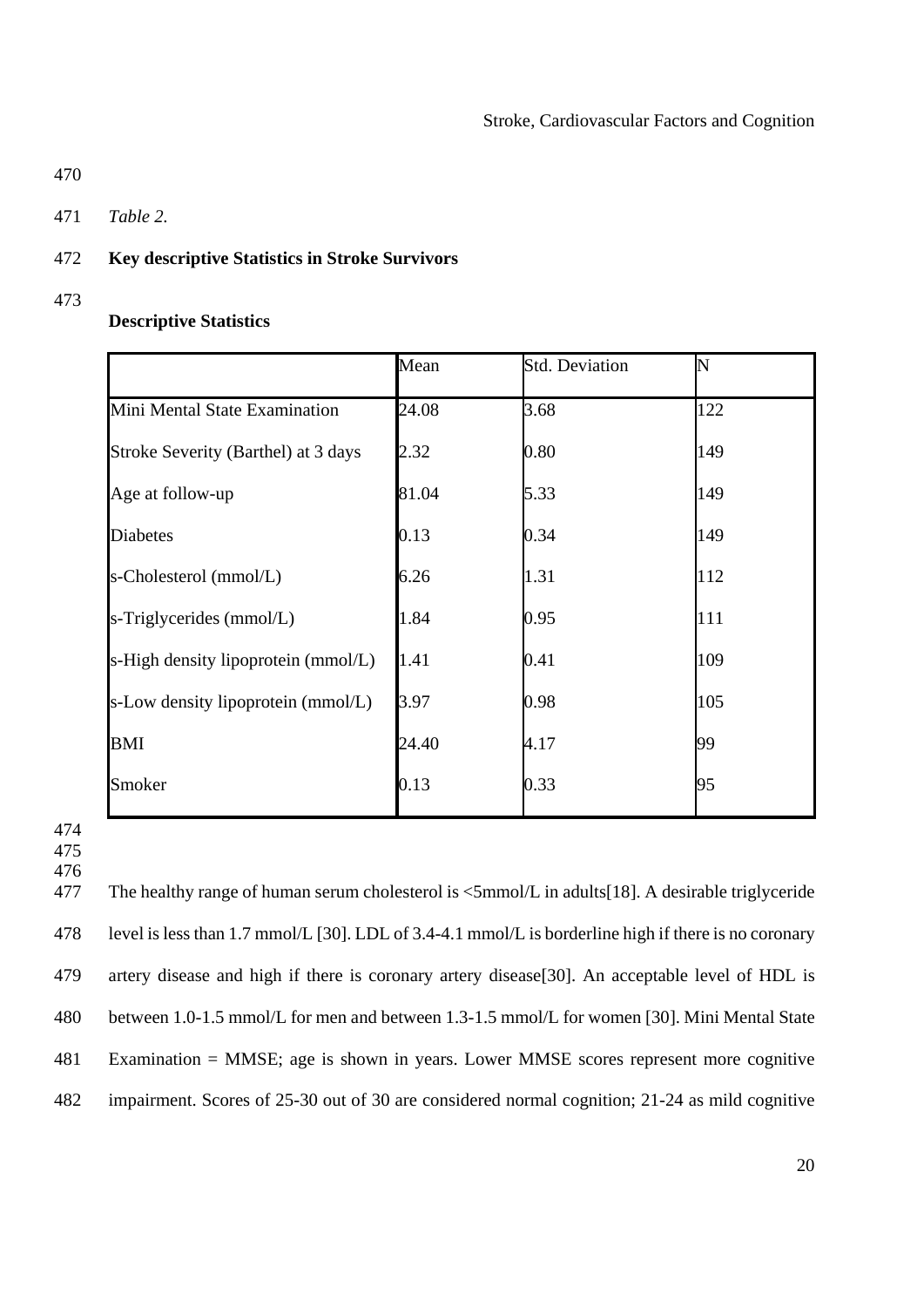483 impairment, 10-20 as moderate cognitive impairment and <10 as severe cognitive impairment[19]. 484 Means and Standard Errors of acute functional impairment at 3 days post stroke, age, serum 485 cholesterol, LDL, HDL, serum triglycerides, body mass index and MMSE scores at 20 months 486 following stroke onset.

487 *Table 3* 

# 488 **Coefficients, Standard Error of the Coefficients, Standardized Beta Values, P Value and**  489 **Collinearity Statistics of the Regression Model**

| Model                      | Unstandardized<br>Coefficients |            | Standardized | Sig.           | <b>Collinearity Statistics</b> |            |
|----------------------------|--------------------------------|------------|--------------|----------------|--------------------------------|------------|
|                            |                                |            | Coefficients |                |                                |            |
|                            | B                              | Std. Error | <b>Beta</b>  |                | Tolerance                      | <b>VIF</b> |
| (Constant)                 | 31.141                         | 6.572      |              | < 0.01         |                                |            |
| Stroke Severity at 3 1.951 |                                | 0.523      | 0.424        | $< 0.01$ 0.992 |                                | 1.008      |
| 1 days                     |                                |            |              |                |                                |            |
| Age at follow-up           | $-0.143$                       | 0.079      | $-0.207$     | 0.074 0.988    |                                | 1.012      |
| <b>Diabetes</b>            | 0.003                          | 1.252      | < 0.01       | 0.998 0.986    |                                | 1.014      |
| (Constant)                 | 35.761                         | 8.966      |              | < 0.01         |                                |            |
| Stroke Severity at 32.064  |                                | 0.564      | 0.448        | 0.001 0.902    |                                | 1.109      |
| days                       |                                |            |              |                |                                |            |
| 2 Age at follow-up         | $-0.174$                       | 0.089      | $-0.252$     | 0.057 0.807    |                                | 1.238      |
| <b>Diabetes</b>            | $-0.088$                       | 1.336      | $-0.008$     | 0.948 0.915    |                                | 1.093      |
| s-Cholesterol              | $-0.640$                       | 0.611      | $-0.229$     | 0.299 0.284    |                                | 3.524      |
| (mmol/L)                   |                                |            |              |                |                                |            |